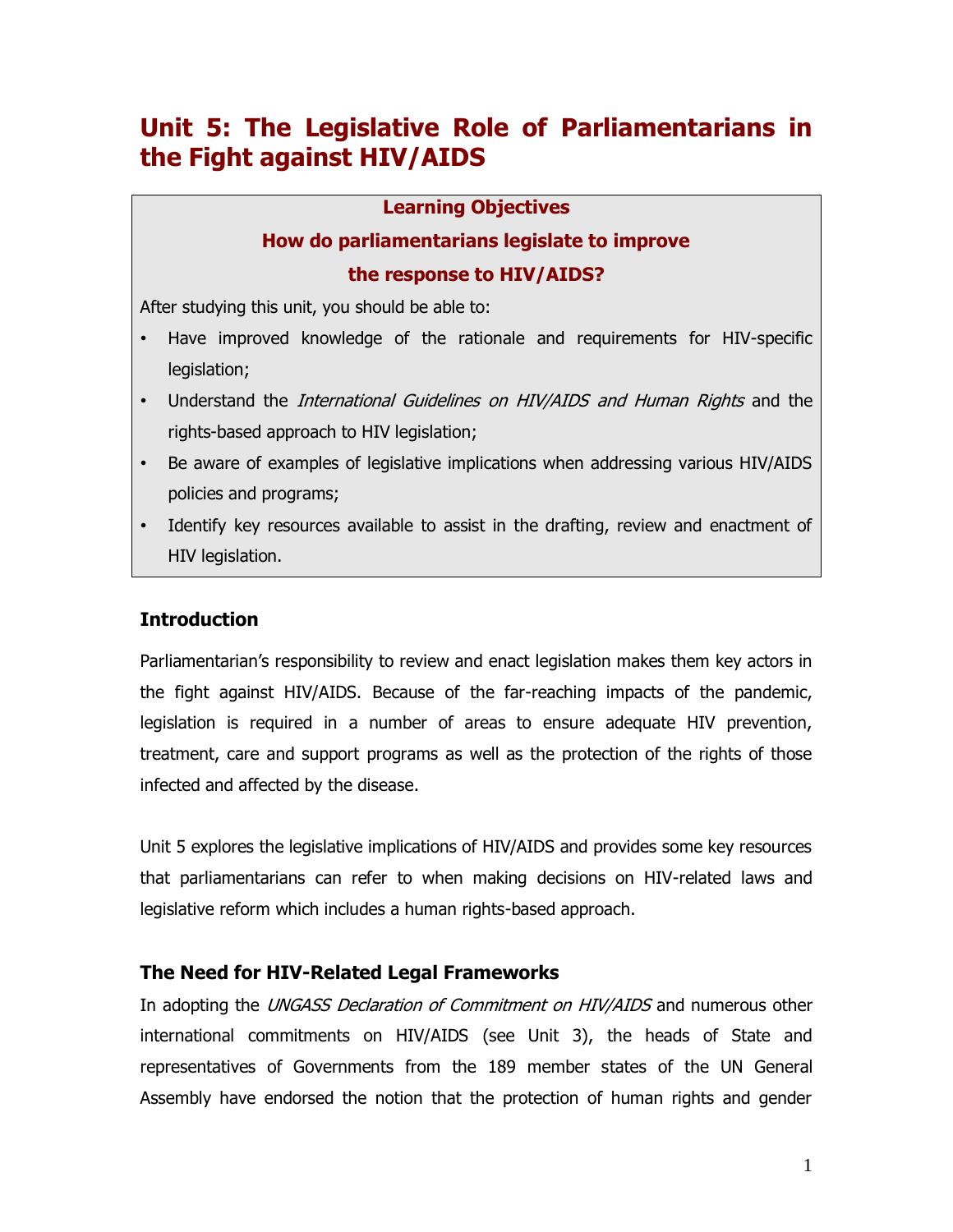equality is fundamental to the fight against the pandemic. These governments have also recognized that appropriate legal frameworks are required to ensure effective national responses.

The adoption of laws that incorporate the protection of human rights and gender enables those vulnerable to HIV infection access to prevention mechanisms and allows those living with HIV to live free from stigma and abuse. Yet reform of discriminatory law in many countries is lagging, partly due to the fact that measures such as HIV education and information required to sensitize judges, police officers, policy makers and other officials on the appropriate enforcement of the law is also absent. The result is that human rights abuses and the fear of such abuse and discrimination continue to increase vulnerability to HIV infection.

#### **Box 1**

# **Legislation Protecting Individuals from Abuse and Discrimination still Lagging in sub-Saharan Africa**

Upon review of several reports, it is clear that the issue of abuse in sub-Saharan Africa remains a "private affair", and policy, where it exists, is rarely enforced. This can be seen in cases of gender based violence, which continues to persist in the region. Non-existent legislation or ignorance about their rights leaves women vulnerable to physical, emotional, sexual, and economic abuse.

Looking first to Uganda, Human Rights Watch (HRW) denounced the Ugandan government for its failure to protect women from domestic violence and discrimination. In their report HRW confirmed the link between these abuses and the risk of HIV infection. As of 2003 Uganda had yet to specify domestic abuse law protecting women from not only violence, but also marital rape. According to the Director of the Women"s Rights Division of HRW, "the Ugandan government"s failure to address domestic violence is costing women their lives" and that "any success Uganda has experienced in its fight against HIV/AIDS will be short lived if the government does not address this urgent problem." Many women told Human Rights Watch that the fear of violent repercussions lessened their access to HIV/AIDS information, testing, treatment and counseling.

In 2003 Human Rights Watch urged the Ugandan government to enact domestic violence legislation, and to make women"s health, physical integrity, and equal rights central to their AIDS programming. For more than a decade, women's groups in Uganda have also pressured the government to enact legislation; however the bills have languished in parliament. This remains true in 2008 as Uganda still lacks specific legislation.

Conversely, Zimbabwe has successfully implemented new domestic violence laws as recently as 2007, however implementation of laws is lagging as national policy continues to contradict customary law. The Zimbabwe Women Lawyers Association (ZWLA) remains concerned that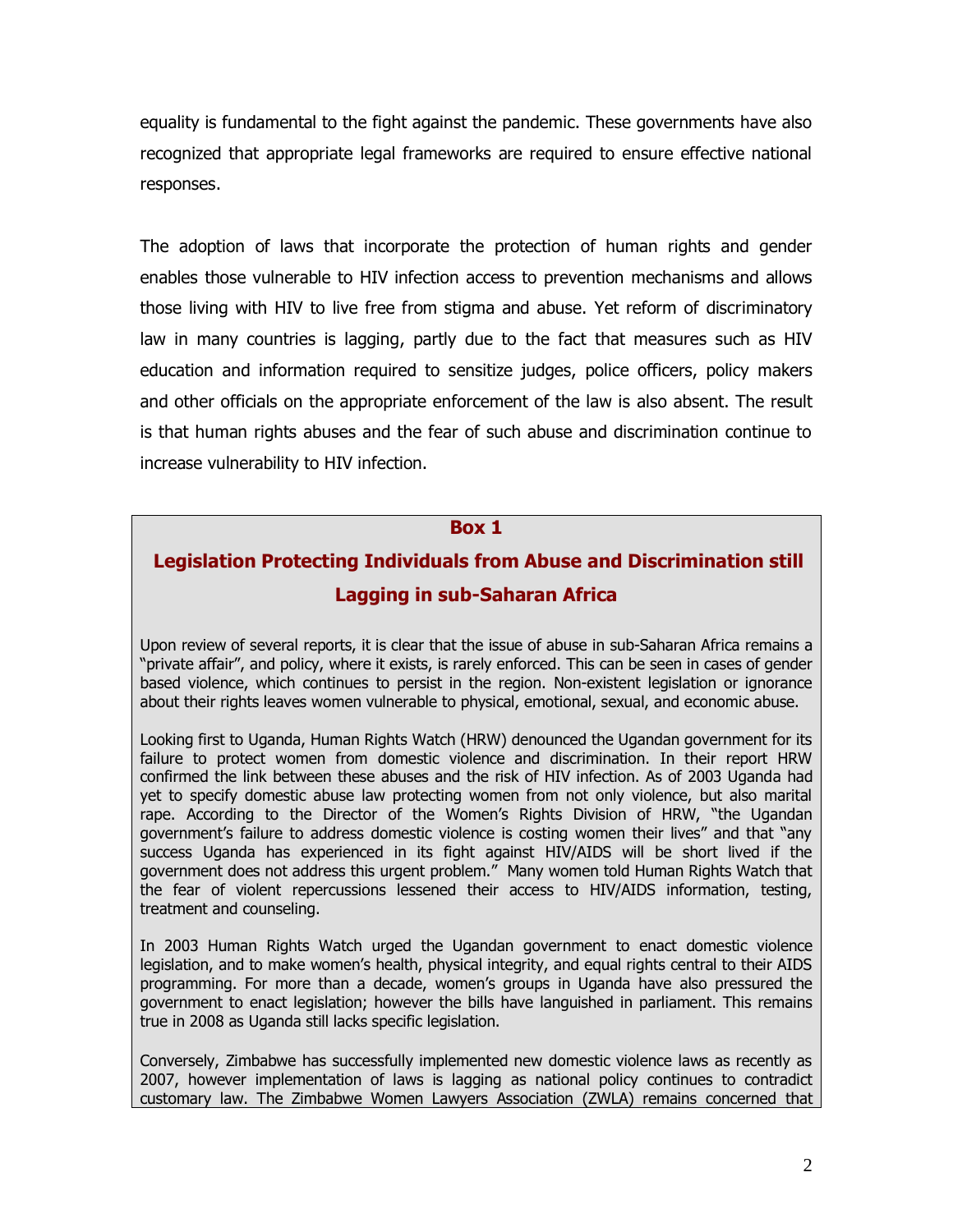despite the provision of the Domestic Violence Act, a growing number of domestic violence cases remain uncharged. A ZWLA representative claimed that many victims are still unaware of the rights made available to them under the law, as not enough has been done to publicize the existence of the law, especially in rural areas.

Furthermore, the paperwork required to prosecute cases of domestic violence are not only esoteric, but lengthy. The form required is 30 pages, according to ZWLA, which is too long and complicated for someone who has been subjected to physical and emotional abuse. The ZWLA urges the government of Zimbabwe to streamline the process, and to make the forms more accessible to victims.

Another problem with prosecuting domestic violence is the issue of cultural attitudes which reinforce the belief that women are second class citizens or the physical property of their husbands. According to the Uganda Law Reform Commission, violence appears to be entrenched in cultural traditions that do not allow for the concept of sexual consent among women. Women succumb to coerced sex for fear of further sexual or physical violence. Furthermore, the custom of paying a "bride price" keeps women in abusive relationships as women may be dissuaded from leaving the abusive situation for fear of having to return the "bride price" which is often not economically feasible.

Economic vulnerability of women may leave many cases of abuse unreported, as women do not wish their husbands to be jailed or punished too severely, as it is seen to compromise their economic security.

Enforcement of such laws can also be frustrated by the attitudes of judges and judicial officers who prosecute perpetrators leniently, or simply do not wish to be involved citing domestic violence as a private affair between men and women. Police officers may also lack the training or experience in dealing with cases of domestic abuse in relation with the law.

**Sources: allAfrica.com, 2008; Human Rights Watch, 2003; IRIN Africa, 2008; Oxfam America, 2007.**

Although a piece of legislation alone is not adequate to make HIV prevention or treatment happen – only adequate programs and services can – legislation can create an environment to empower people with knowledge, offer legal protection from stigma and discrimination, to enable behavior change, and access to HIV prevention, treatment and care without facing negative consequences.

HIV/AIDS has caused vast inequities and widespread stigmatization in the public health sector, especially among women (see Unit 2). The rights of those effected by HIV/AIDS need to be protected to address public health imperatives. By using law as an instrument of social change and protecting the rights of those infected and vulnerable to HIV/AIDS, an environment can be created whereby stigma, violence, and inequity can be reduced. This is widely accepted and established via a rights-based approach, which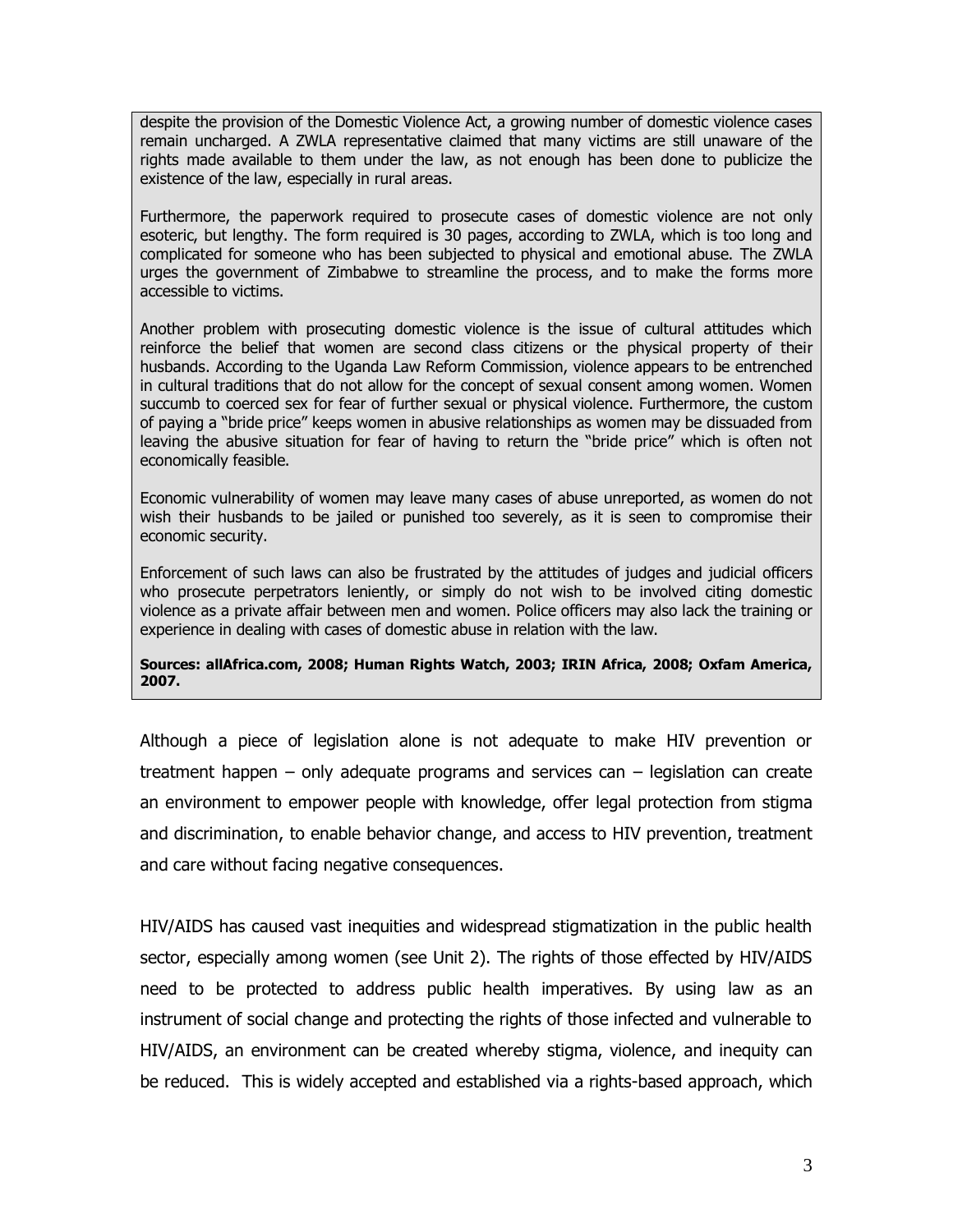promotes several inter-related rights, including informed consent to testing, the guarantee of confidentiality, non-discrimination, and access to treatment. The rightsbased approach necessitates the creation of a legal environment that protects the rights of individuals affected by HIV/AIDS through the enunciation of legislation that quarantees such protection (HIV/AIDS legislation: an opportunity for health care reform, IJME, 2007).

# **International Guidelines on HIV/AIDS and Human Rights - A Key Legislative Tool for Parliamentarians**

The *International Guidelines on HIV/AIDS and Human Rights* were developed to meet the needs of governments and to offer guidance on how to best promote, protect and fulfill human rights in the context of the HIV epidemic, both in terms of legislation and practice.

In 1996, United Nations Centre for Human Rights (UNCHR) and the Joint United Nations Program on HIV/AIDS (UNAIDS) invited thirty-five experts in the field of HIV/AIDS and human rights to an International Consultation on HIV/AIDS and Human Rights in Geneva. This Consultation brought together government officials and staff of national AIDS programmes, people living with HIV/AIDS (PLWHA), human rights activists, academics, representatives of regional and national networks on ethics, law, human rights and HIV, and representatives of United Nations bodies and agencies, nongovernmental organizations and AIDS service organizations (ASOs).

The result was the creation of the *International Guidelines on HIV/AIDS and Human* Rights, which was published by the Office of the High Commissioner on Human Rights (OHCHR) and UNAIDS in 1998 and contains twelve principal guidelines (see Box 2), along with related commentary and recommendations for implementation. In 2002, some revisions of the Guidelines took place to better reflect advances in HIV-related treatment and antiretroviral medication, the global disparity in access to treatment, and the political and legal developments that had taken place with regard to treatment.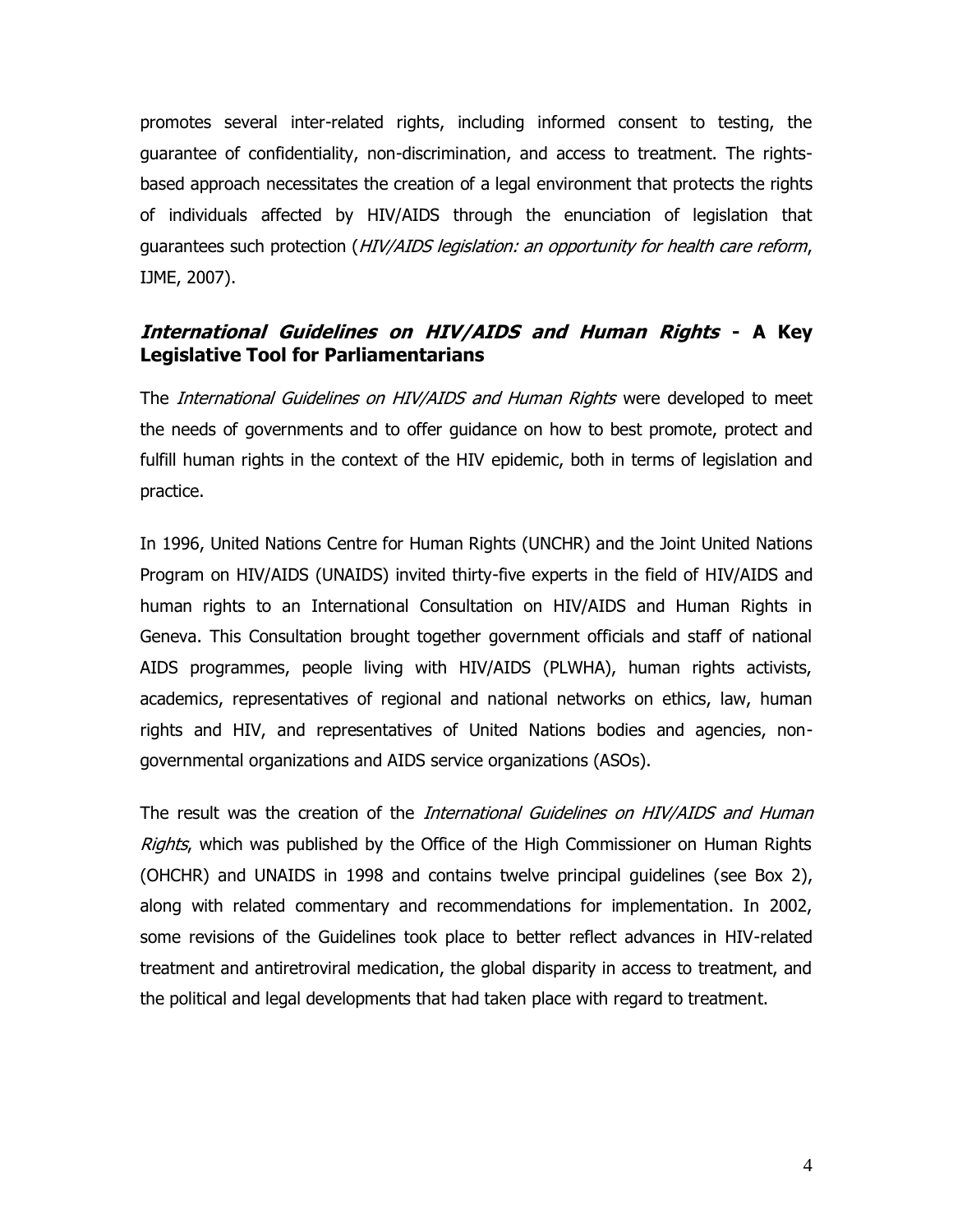#### **Box 2**

#### **OHCHR & UNAIDS Guidelines on HIV/AIDS and Human Rights**

**The Guidelines consist of 12 guidance points, each describing appropriate legislative and policy responses necessary for an effective response to the pandemic:** 

**Guideline 1**: States should establish an effective national framework for their response to HIV, which ensures a coordinated, participatory, transparent and accountable approach, integrating HIV policy and program responsibilities across all branches of government.

**Guideline 2**: States should ensure, through political and financial support, that community consultation occurs in all phases of HIV policy design, program implementation and evaluation and that community organizations are enabled to carry out their activities, including in the field of ethics, law and human rights, effectively.

**Guideline 3:** States should review and reform public health laws to ensure that they adequately address public health issues raised by HIV, that their provisions applicable to casually transmitted diseases are not inappropriately applied to HIV and that they are consistent with international human rights obligations.

**Guideline 4:** States should review and reform criminal laws and correctional systems to ensure that they are consistent with international human rights obligations and are not misused in the context of HIV or targeted against vulnerable groups.

**Guideline 5:** States should enact or strengthen anti-discrimination and other protective laws that protect vulnerable groups, people living with HIV and people with disabilities from discrimination in both the public and private sectors, ensure privacy and confidentiality and ethics in research involving human subjects, emphasize education and conciliation and provide for speedy and effective administrative and civil remedies.

**Guideline 6** (revised in 2002): States should enact legislation to provide for the regulation of HIV-related goods, services and information, so as to ensure widespread availability of quality prevention measures and services, adequate HIV prevention and care information, and safe and effective medication at an affordable price.

States should also take measures necessary to ensure for all persons, on a sustained and equal basis, the availability of quality goods, services and information for HIV prevention, treatment, care and support, including antiretroviral and other safe and effective medicines, diagnostics and related technologies for preventative, curative and palliative care of HIV and related opportunistic infections and conditions.

States should take such measures at both the domestic and international levels, with particular attention to vulnerable individuals and populations.

**Guideline 7:** States should implement and support legal support services that will educate people affected by HIV about their rights, provide free legal services to enforce those rights, develop expertise on HIV-related legal issues and utilize means of protection in addition to the courts, such as offices of ministries of justice, ombudspersons, health complaint units and human rights commissions.

**Guideline 8:** States, in collaboration with and through the community, should promote a supportive and enabling environment for women, children and other vulnerable groups by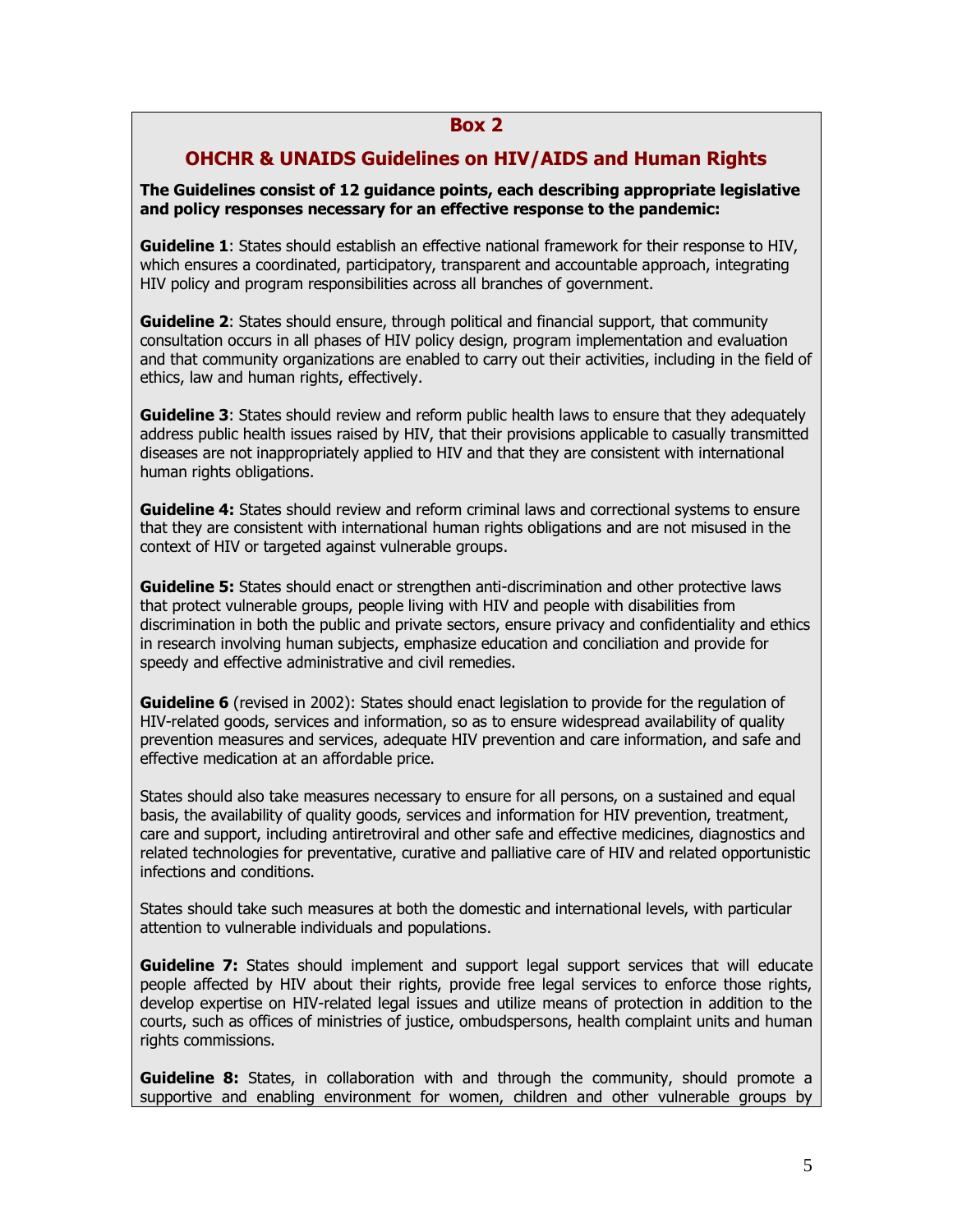addressing underlying prejudices and inequalities through community dialogue, specially designed social and heath services and support to community groups.

**Guideline 9:** States should promote the wide and ongoing distribution of creative education, training and media programs explicitly designed to change attitudes of discrimination and stigmatization associated with HIV to understanding and acceptance.

**Guideline 10**: States should ensure that Government and the private sector develop codes of conduct regard HIV issues that translate into human rights principles into codes of professional responsibility and practice, with accompanying mechanisms to implement and enforce these codes.

**Guideline 11:** States should ensure monitoring and enforcement mechanisms to quarantee the protection of -related human rights, including those of people living with HIV, their families and communities

**Guideline 12:** States should cooperate through all relevant programs and agencies of the United Nations system, including UNAIDS, to share knowledge and experience concerning HIV-related human rights issues and should ensure effective mechanisms to protection human rights in the context of HIV at an international level.

**Source: OHCHR, 2006**

Since the original publication and revision of the Guidelines, several significant developments have taken place in the right to health and access to HIV-related prevention, treatment, care and support, including important advances in access to antiretroviral therapy. An increased human rights-based approach is encouraged. Other global initiatives to halt and reverse the epidemic were launched during the 2005 World Summit Outcome, where the goal of universal access to treatment for all who need it by 2010 was set, which was also affirmed by *The Political Declaration on HIV/AIDS* in 2006 (see Unit 3).

The Guidelines were once again consolidated in 2006, and continues to provide important guidance to governments, parliaments, international organizations, nongovernmental organizations and civil society groups on the development and implementation of effective national strategies for combating HIV/AIDS.

#### **Legislative Review and Human Rights**

As outlined above, included in the Guidelines are topics that should be addressed in national legislation to ensure that human rights are protected within the context of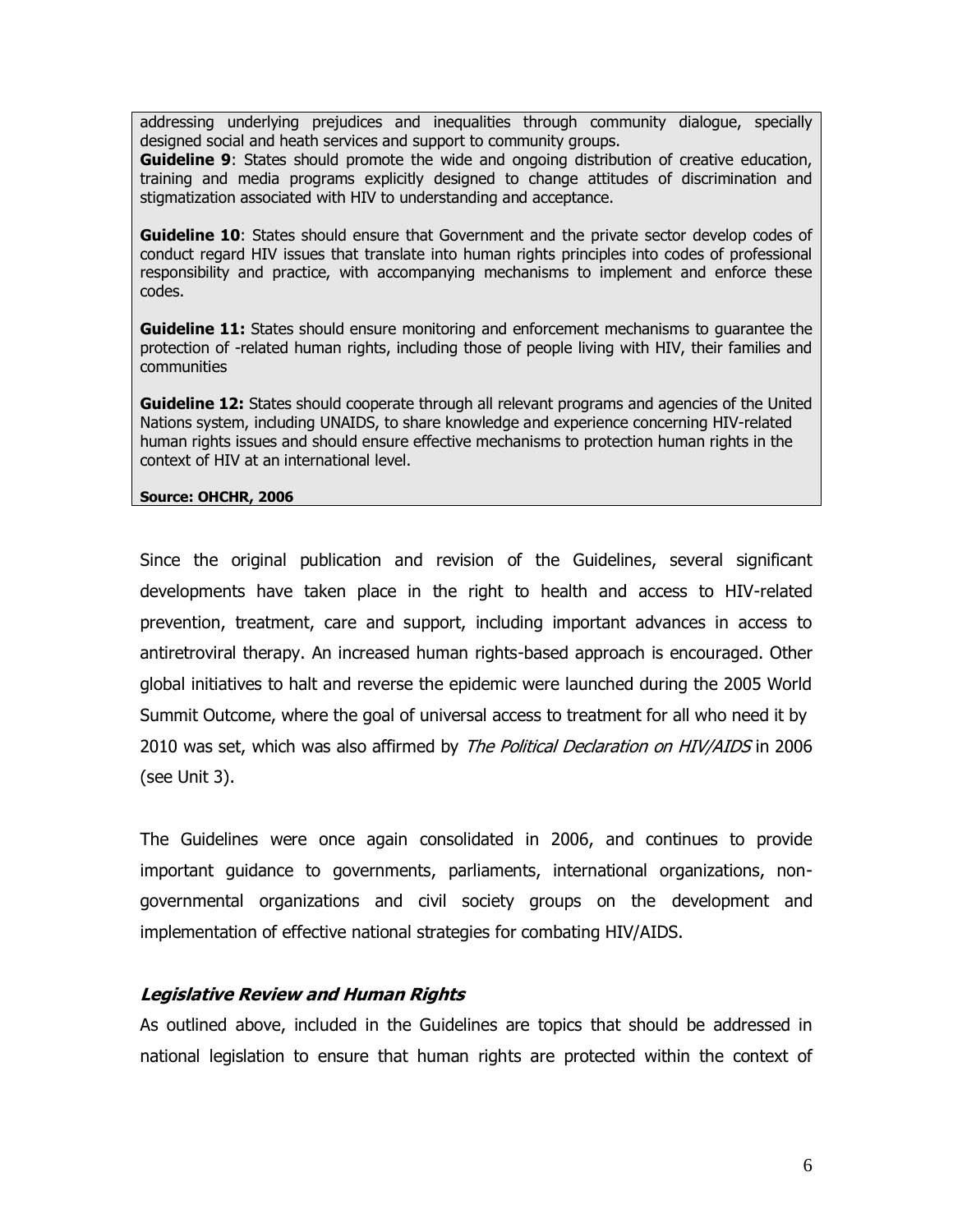HIV/AIDS. The following are **recommended topics for legislative review** based on the Guidelines:

- Discrimination against vulnerable groups in the workplace, schools and health care facilities;
- Equal access to health care;
- Voluntary testing and informed consent in HIV testing;
- Confidentiality of medical information;
- Partner notification of HIV status;
- Regulation of blood-safety standards;
- Regulation of HIV-related goods and services;
- Intentional exposure or transmission of HIV;
- Regulation of sex industry;
- HIV prevention and care services in prisons;
- Gender equality with respect to property rights and marital relations;
- Protection against sexual violence;
- Children"s rights with respect to sexual abuse and HIV education, testing, and prevention;
- Care and support of orphans;
- Protection of rights of human participants in HIV/AIDS research.

#### **The Importance of the Guidelines for Parliamentarians**

The *International Guidelines* were primarily developed as a tool for parliamentarians and policymakers since they are responsible for drafting, reviewing and enacting legislation. Parliamentarians can assist with the implementation of the Guidelines by:

- Raising awareness among their peers about the Guidelines at regional, national and local levels to encourage dissemination, acceptance and implementation;
- Disseminating the Guidelines among other relevant partners and by developing action plans for monitoring and implementation of priority issues;
- Investigating government commitments and compliance with the Guidelines and by submitting the findings to Parliament;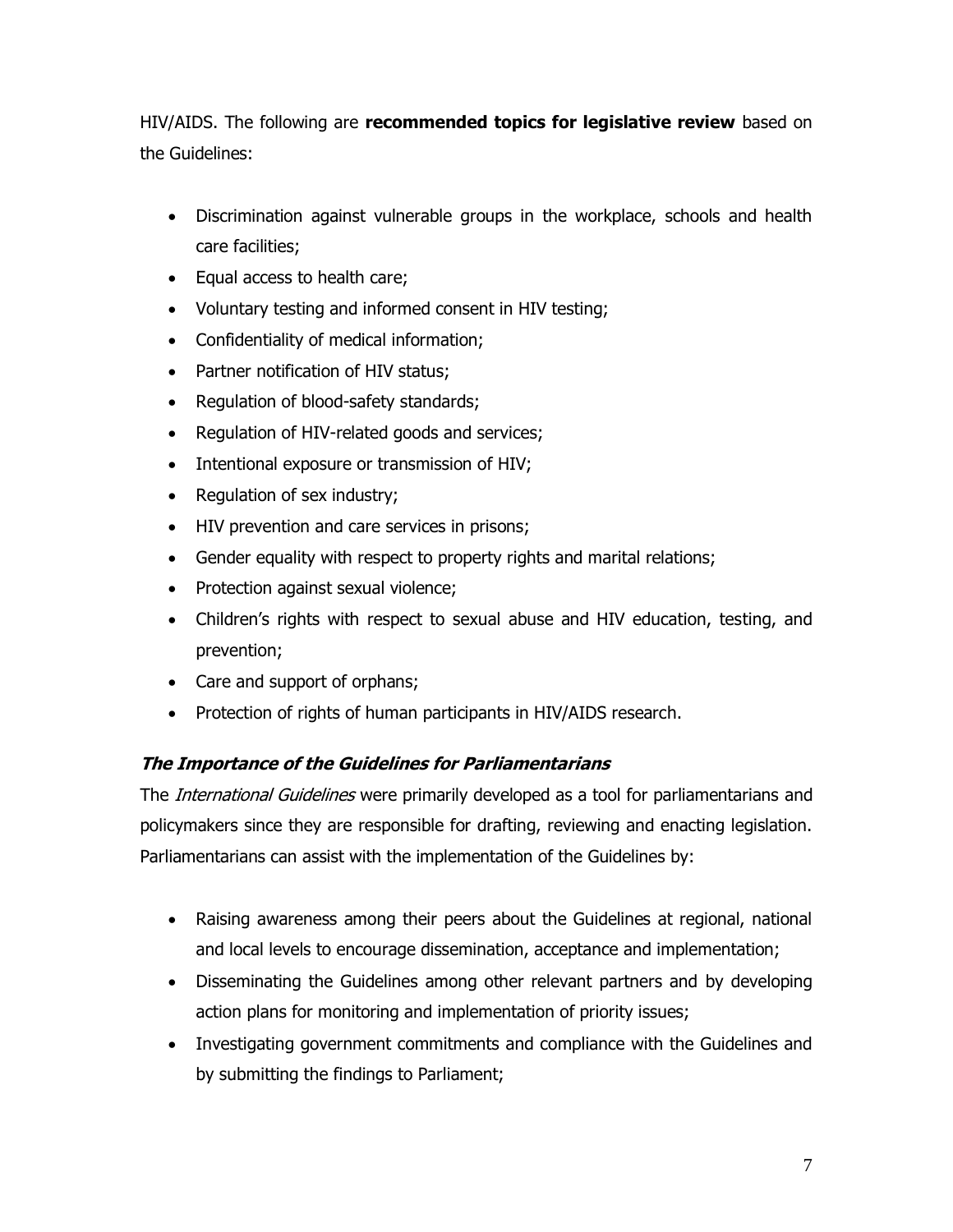Legislating according to the guidelines by reviewing, amending and improving legislation to reflect Guideline recommendations.

The Guidelines offer specific benchmarks to implement and measure performance in creating an effective rights-based response to the epidemic. The *International Guidelines* on HIV/AIDS and Human Rights reinforce the obligations already contained in existing human rights declarations and conventions, including:

- United Nations Charter
- Universal Declaration of Human Rights
- International Covenant on Economic, Social and Cultural Rights
- International Covenant on Civil and Political Rights
- Convention on the Elimination of all Forms of Racial Discrimination
- Convention on the Elimination of all Forms of Discrimination Against Women
- Convention on the Rights of the Child
- Convention Against Torture, and Other Cruel, Inhuman or Degrading Treatment or Punishment
- Various International Labor Organization conventions and recommendations

For more information on these Declarations and Conventions, please refer to the internet resources at the end of this unit.

**How do some of the relevant rights apply?**  To empower rights-holders to claim their rights, to protect human dignity and to prevent the transmission of HIV, the following rights should be protected so that people will come forward for HIV information, education and means of protection, and will be supported to avoid risky behavior:

- **Non-discrimination:** protected against discrimination if seek help or are HIV+
- **Right to privacy**: protected against mandatory testing; HIV status kept confidential
- **Right to liberty and freedom of movement**: protected against imprisonment, segregation, or isolation in a special hospital ward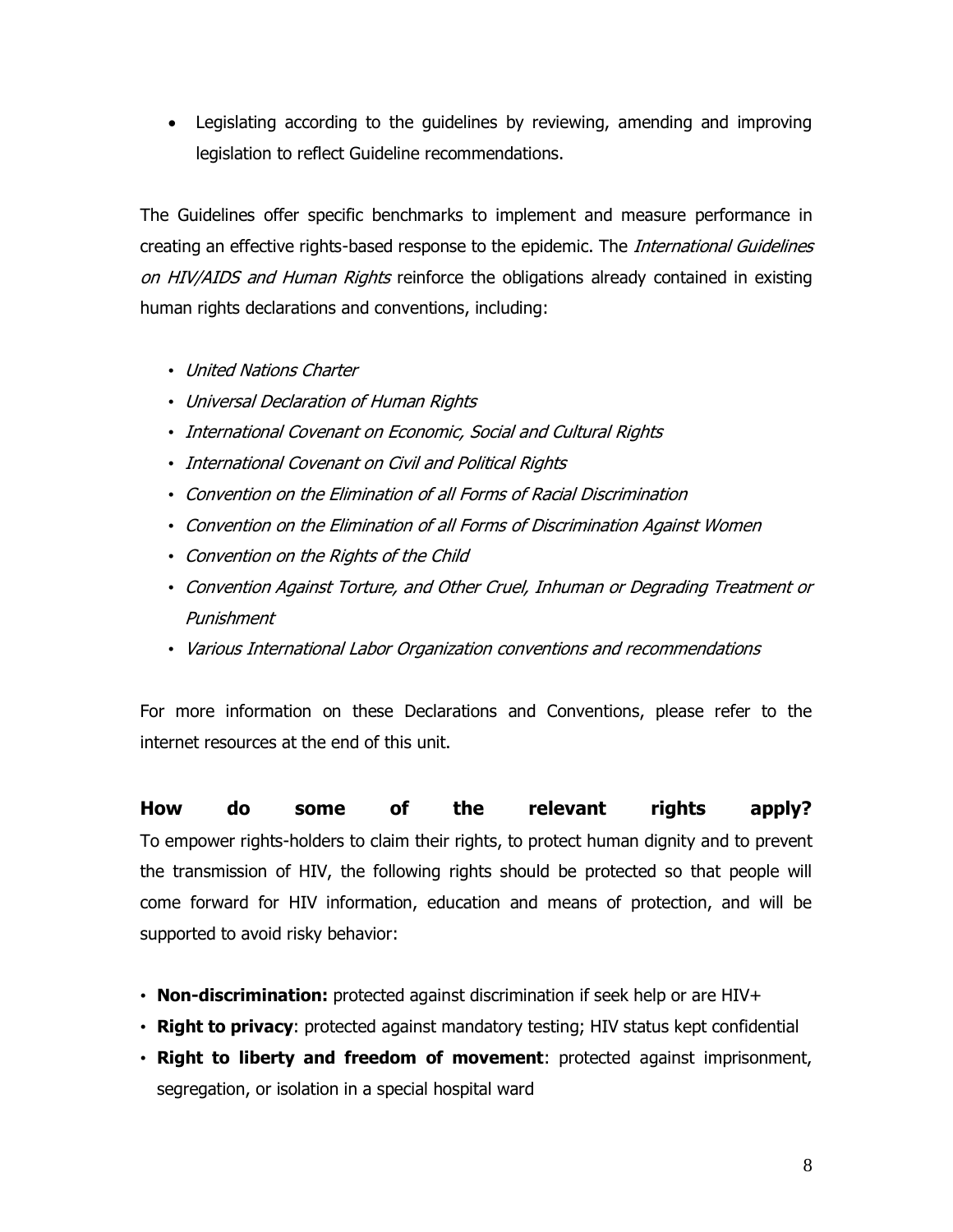- **Right to education/information:** access to all HIV prevention education and information and sexual and reproductive health information and education
- **Right to health**: access to all health care prevention services, including for sexually transmitted infections, tuberculosis, voluntary counseling and testing, and to male and female condoms

Depending on the legal and social situation and the nature of the epidemic in country, some groups may be more vulnerable to infection and impact because of their legal status or lack of human rights protection, e.g. women, children, minorities, indigenous people, poor people, migrant-workers, refugees, sex workers, people who use drugs, men having sex with men, and prisoners.

These groups should have equal access to HIV prevention information, education, and commodities, and to HIV care, support and anti-retroviral treatment; should not be subject to sexual violence or coercion, where applicable; and should be able to participate in the formulation and implementation of HIV and AIDS policies that affect them.

- **Non-discrimination/equality before the law**: same access as others to services
- **Rights to education and health**: same access to HIV prevention education and information, and health care services, including STI services and condoms
- **Liberty, security of person and freedom from cruel, inhuman and degrading treatment**: freedom from violence, including sexual violence, freedom from mandatory testing
- **Right to participate in public life**: participation in the formulation and implementation of HIV policy

For those living with HIV or otherwise affected by it, the following rights should be protected:

• **Non-discrimination and equality before the law**: right not to be mistreated on the basis of health status, i.e. HIV status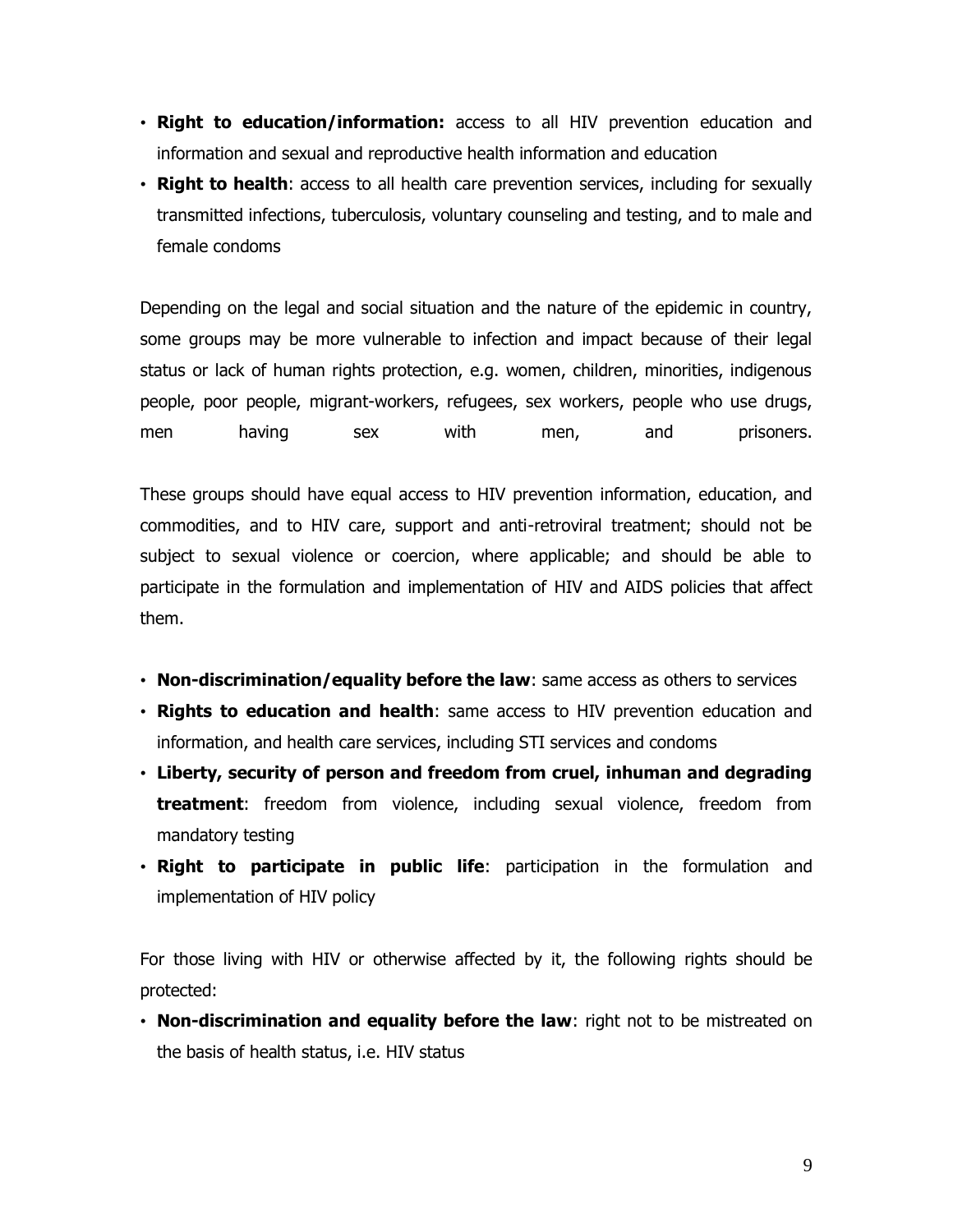- **Right to health**: right not to be denied health care/treatment on the basis of HIV status
- **Right to liberty and security of person**: right not to be arrested and imprisoned on the basis of HIV status
- **Right to marry and found a family**, regardless of HIV status
- **Right to education**: right not to be thrown out of school on the basis of HIV status
- **Right to work**: right not to be fired on the basis of HIV status
- **Right to social security, assistance and welfare**: right not to be denied these benefits on the basis of HIV status
- **Right to freedom of movement**, regardless of HIV status
- **Right to seek and enjoy asylum**, regardless of HIV status

(Source: [www.unaids.org/en/PolicyAndPractice/HumanRights/default.asp\)](http://www.unaids.org/en/PolicyAndPractice/HumanRights/default.asp)

# **Legislation on HIV/AIDS**

As indicated above, the legislative requirements to effectively respond to HIV/AIDS are numerous and touch on several areas of the law. Considering HIV legislation dealing with human rights, criminal law, labor, public health, and marriage and taxation laws are essential to protecting the rights of people living with HIV/AIDS and ensuring strong prevention, treatment and care programs.

National intellectual property legislation is also required to ensure that the World Trade Organization Agreement on Trade-Related Aspects of Intellectual Property (TRIPS Agreement). However, in many cases this legislation needs to be reformed in order to adequately meet treatment requirements nationally.

Briefly, TRIPS are monitored by the World Trade Organization (WTO), and protect ideas and knowledge, including medicines and technology by giving sole ownership to the creator. The justification of such TRIPS is to stimulate incentive for invention and innovation. However, TRIPS have become controversial in the realm of HIV treatment, and TRIPS often prevent the production of generic or low-cost antiretrovirals for use in the developing world, thus creating a barrier to access – an issue discussed further in the latter half of this unit.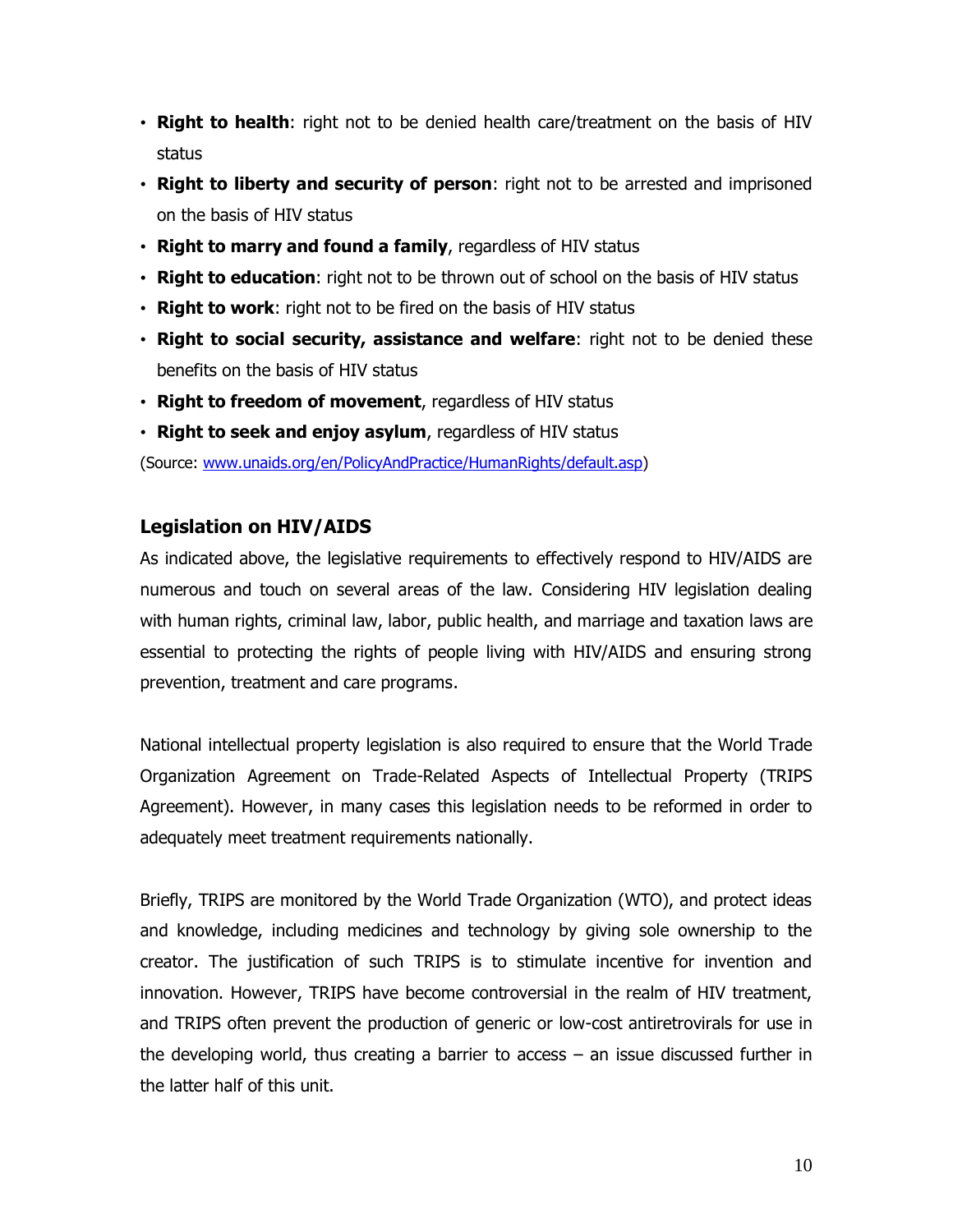In general, legislation has proven to be insufficient to protect citizen's rights in relation to HIV/AIDS issues. Many countries have enacted select legislation to deal with certain issues, such as workplace discrimination, and most have enacted a national AIDS policy. Such a policy can provide an operating framework for the implementation of prevention, treatment, care and support programs addressing the epidemic. They can include principles on Human Rights for all, in particular the rights of people living with HIV/AIDS (PLWHA), as well as strategies on how to reduce vulnerability to HIV/AIDS for specific groups. In addition, a country"s policy on HIV/AIDS can be a useful guide to domestic and international resource allocations for specific programs.

#### **Box 3**

#### **The National Policy on HIV/AIDS in Botswana**

The first national policy on HIV/AIDS in Botswana was developed in 1992 and was revised in 1998 in order to keep pace with developments. The HIV/AIDS policy emphasizes a multisectoral approach to the epidemic and an international Human Rights approach for addressing stigma and discrimination against PLWHA.

The key elements of the National AIDS Policy are the following: prevention of transmission of HIV/AIDS and sexually transmitted infections (STIs); mobilization of all sectors and of all communities for HIV/AIDS prevention and care; provision of care and support for the infected and/or affected; and education of the socio-economic consequences of HIV/AIDS and STIs.

The policy advocates for the involvement of all government Ministries at policy and operational levels, as well as non-governmental organizations (NGOs), community based organizations (CBOs), the private sector, parastatals, the united Nations and other development partners as stakeholders in the HIV/AIDS epidemic. The Office of the President and each Ministry has clearly defined roles in the policy. The policy also spells out the ethical and legal implications of HIV/AIDS, including those related to testing confidentiality, and outlines how programs and activities will be coordinated through the National Aids Council.

#### **Source: An Audit of HIV/AIDS Policies, 2004**

Laws to enshrine the right to education for boys and girls, legislation on criminalizing domestic violence and abuse, as well as legislation to provide women with equal inheritance are also important areas of concern for protecting the rights of those affected by HIV (See Unit 10). Ultimately, the presence of national AIDS policies without effective legal frameworks to enforce them is problematic. Several countries have taken steps to create national policies without developing specific legislation on HIV/AIDS.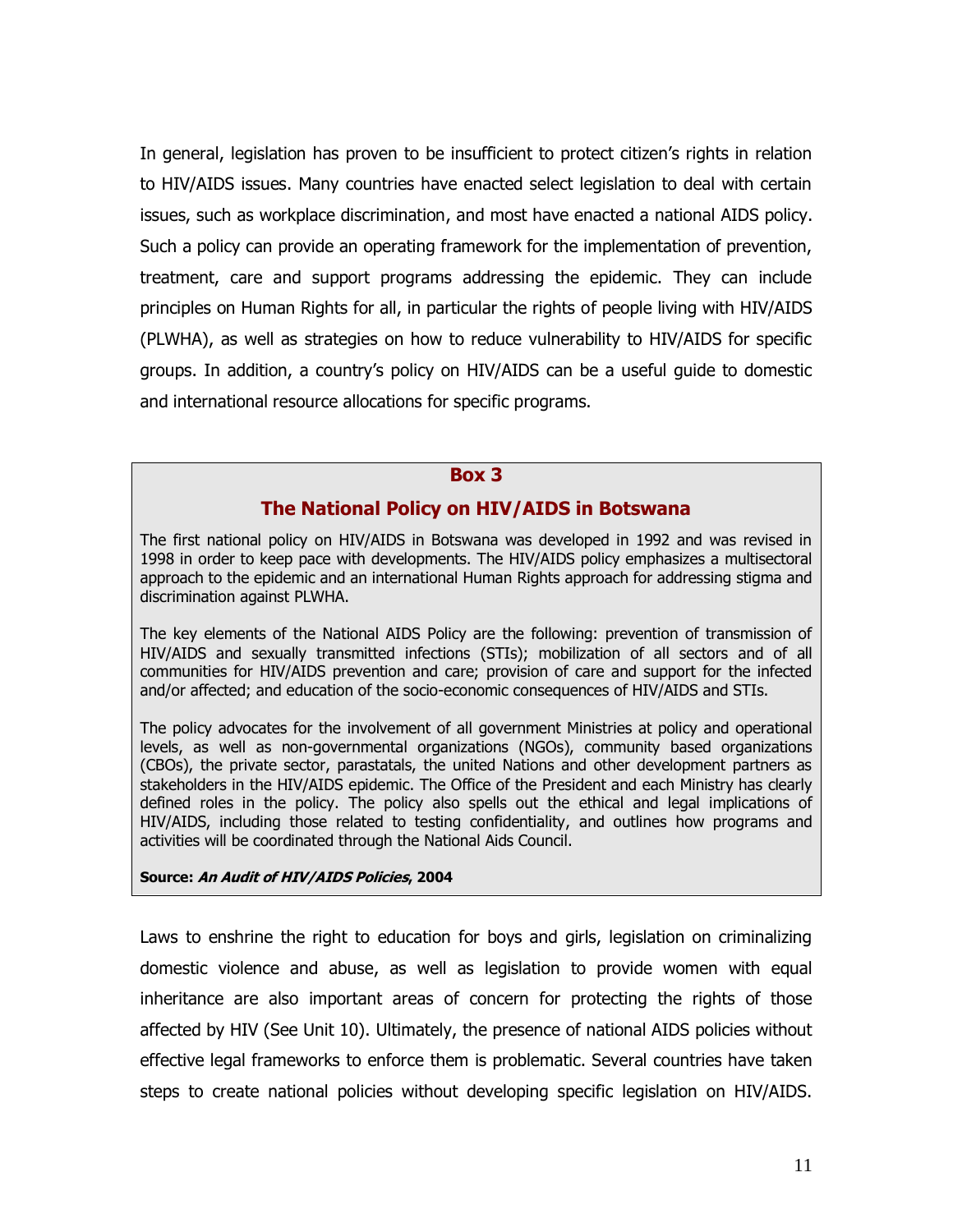Legislation provides a legally binding foundation with procedural, institutional and other accountability mechanisms to ensure the proper implementation of HIV/AIDS policies and programs.

While legislation in a number of sectors is required to effectively respond to the pandemic, there is also a general agreement that using a rights-based approach to develop legislation is the most comprehensive method to recognize and address societal vulnerability to HIV/AIDS and not simply individual risk behavior. Addressing HIV/AIDS from a human rights lens ensures that legislation is developed to protect the rights of people living with HIV/AIDS but also the disempowered populations that are more at risk of infection or affected by the impacts of the disease, groups such as women, children, men who have sex with men, injecting drug users, prisoners, sex workers and migrant workers.

#### **Human Rights and AIDS**

The following are key human rights and examples of their specific application in the HIV/AIDS context:

- 1. **Nondiscrimination and equality before the law** Eliminating discrimination against people living with HIV/AIDS in the areas of health care, employment, education, immigration, international travel, housing and social security;
- 2. **Health** Ensuring equal and adequate access to the means of prevention, treatment and care, such as for vulnerable populations with traditionally lower social and legal status (women and children);
- 3. **Privacy (both informational and physical)** Ensuring confidentiality of HIV test results, allowing disclosure at the discretion of the patient, and prohibiting mandatory or compulsory testing;
- 4. **Education and information** Ensuring equal and adequate access to prevention education and information such as targeted material for ethnic minorities;
- 5. **Freedom from inhuman, degrading treatment or punishment** Prohibiting automatic isolation of HIV-positive prisoners, as well as prohibiting the prosecution of HIV infected individuals for the "willful transmission of HIV";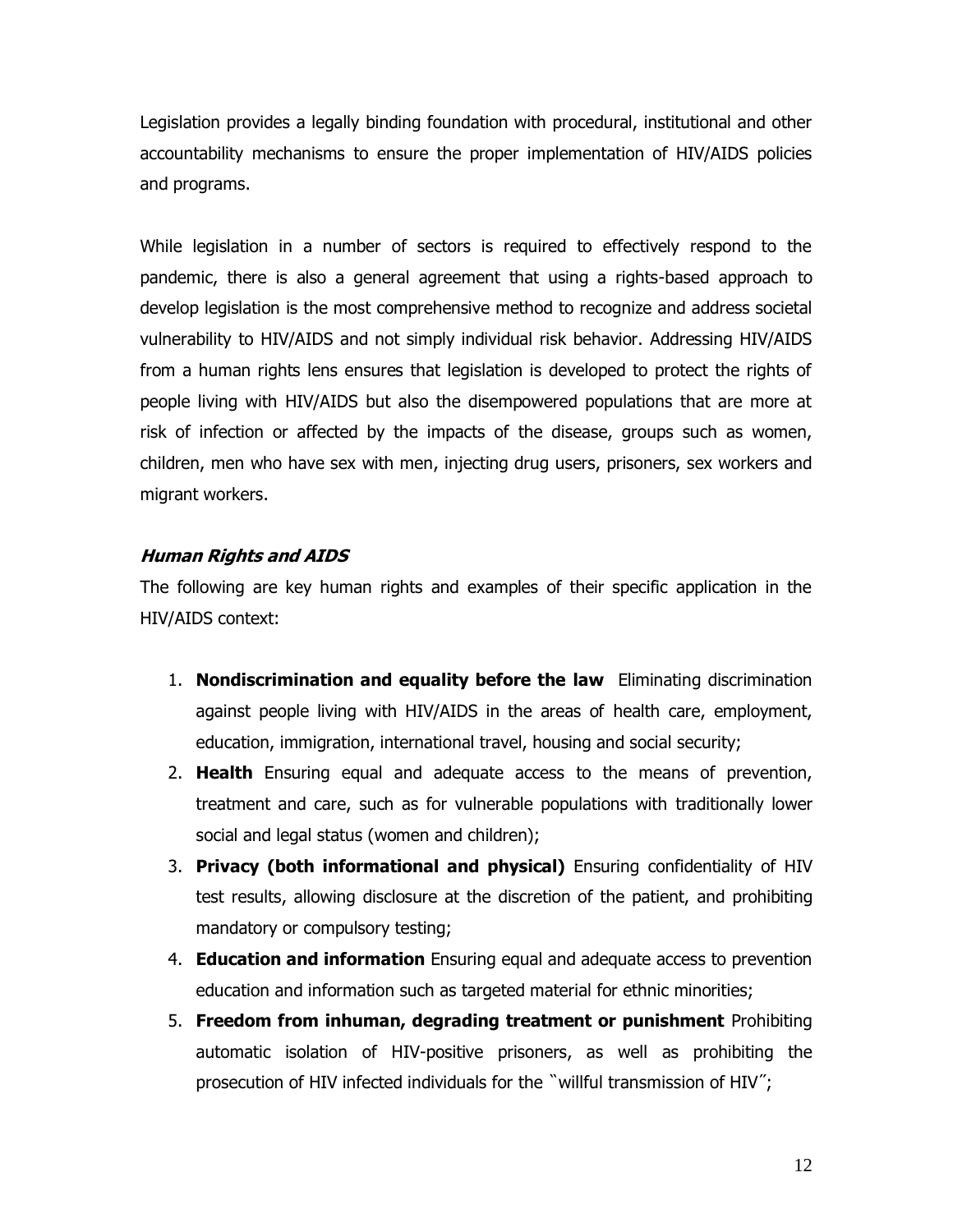- 6. **Autonomy, liberty and security of the person** Prohibiting HIV testing or research without informed consent and prohibiting detention or quarantine solely on the basis of HIV status;
- 7. **Sharing in scientific advancement and its benefits** Ensuring equal and adequate access to safe blood supply and universal infection control protocols or treatment drugs;
- 8. **Work** Prohibiting dismissal of staff solely on the basis of their HIV status;
- 9. **Freedom of expression, assembly and association** Ensuring availability of registration of groups of people living with HIV/AIDS, such as sex workers or men who have sex with men;
- 10. **Participation in political and cultural life** Ensuring the participation of persons living with HIV/AIDS in the formulation, implementation and evaluation of policy;
- 11. **Marry and found a family** Prohibiting mandatory premarital testing and coerced abortions or sterilizations among HIV-positive patients.

**Source: Handbook for Legislators on HIV/AIDS, Law and Human Rights (1999)**

# **Legislative Implications**

# **Legislative Implications for HIV Testing and Counseling**

It is recognized that access to voluntary, affordable and high-quality HIV testing and counseling (VCT) is crucial to the successful response to HIV, and should be guaranteed under the implementation of human rights-based legislation. However in many countries access to HIV testing and counseling remains limited and many people, both in the developing and developed world, are not aware of their HIV status. When looking to improve access to testing and counseling, certain legislative and policy considerations are required such as conditions of informed consent and confidentiality.

In the case of HIV testing, informed consent is a legal condition whereby a person has given consent to being tested based upon an appreciation and understanding of the facts and implications of that action. Not only do individuals have the right to know that they are being tested for HIV, they also have the right to be offered pre- and post test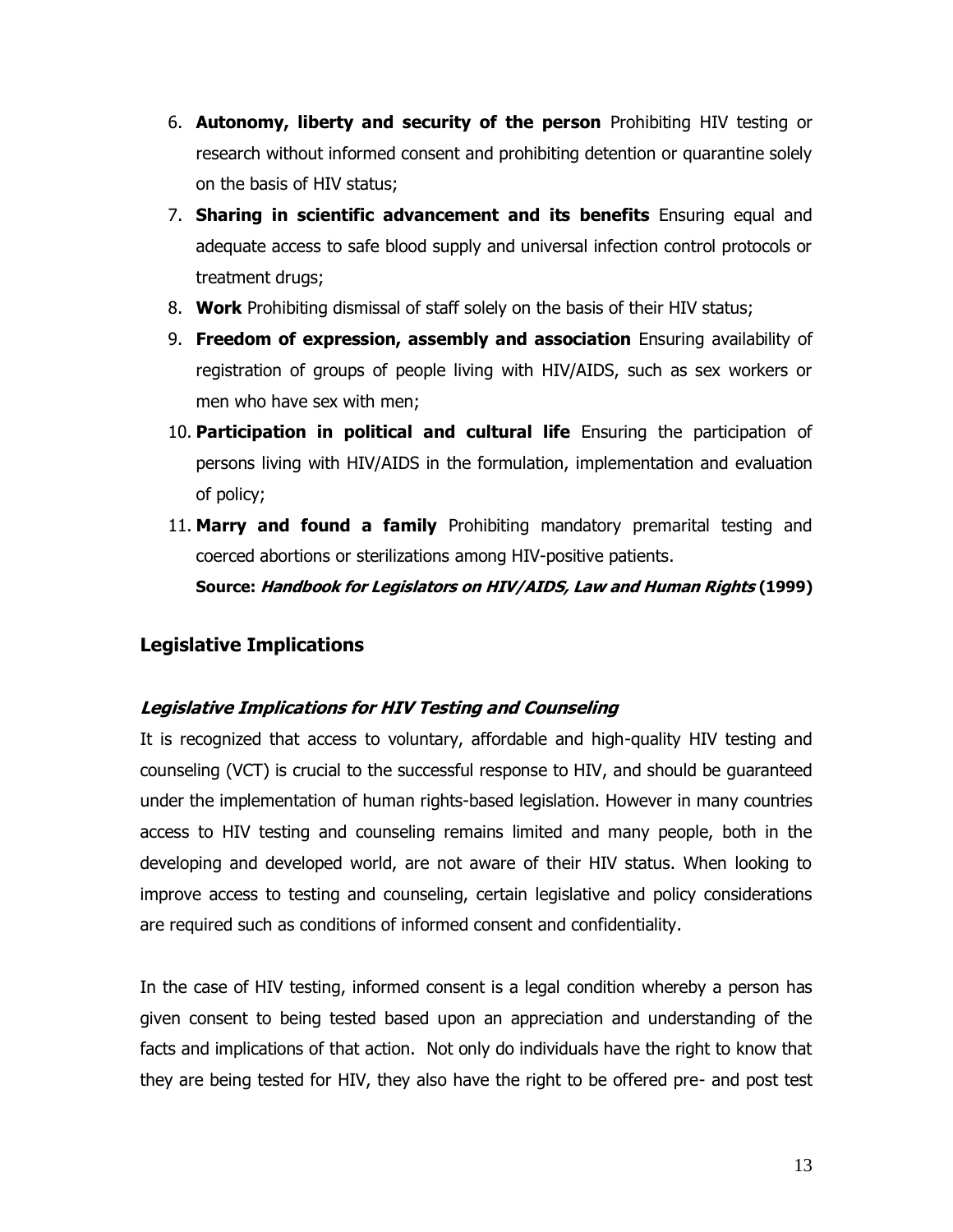counseling regardless of the test result. HIV testing should never be forced, coerced, or clandestine. Furthermore, test results are to be kept confidential, and revealed only to the patient being tested. As has been discussed in previous units, the implications for unauthorized disclosure of HIV status can result in the abuse, abandonment, or stigmatization faced by the patient and may discourage individuals from seeking testing and counseling even when they fear HIV infection.

When the requirements of informed consent and confidentially are met through the implementation of firm legislation, individuals will feel compelled to enter into the health care system knowing that their rights are protected, thus improving access and adherence to treatment and decrease the chance of the patient passing HIV on to others unknowingly.

#### **Box 3**

# **Strict Confidentiality Law in the Philippines**

The Philippines offers an example of HIV legislation developed to protect the HIV positive population. In that country, the law applies strong confidentiality provisions to protect the privacy of HIV data. Confidentiality protection must be upheld for medical records "obtained by health professionals, health instructors, co-workers, employers, recruitment agencies, insurance companies, data encoders, and other custodians of said record, file or data".

Those who violate medical confidentiality risk imprisonment for anytime between six months to four years and other sanctions such as fines and loss of license to practice medicine. Confidential HIV test information may only be released to the person who was tested, the parent of a minor who was tested, a legal guardian of the tested person, those authorized to receive HIV information through the HIV reporting system in the government, and judges.

**Source: Legal Aspects of HIV/AIDS: A Guide for Policy and Law Reform, 2007** (Additional examples of HIV legislation are available in this document)

It is also important for parliamentarians to know that according to the *International* Guidelines, public health legislation should ensure:

- That HIV testing of individuals should only be performed with the specific informed consent of that individual;
- Whenever possible, that pre- and post-test counseling be provided in all cases;
- That HIV and AIDS cases reported to public health authorities for epidemiological purposes are subject to strict rules of data protection and confidentiality;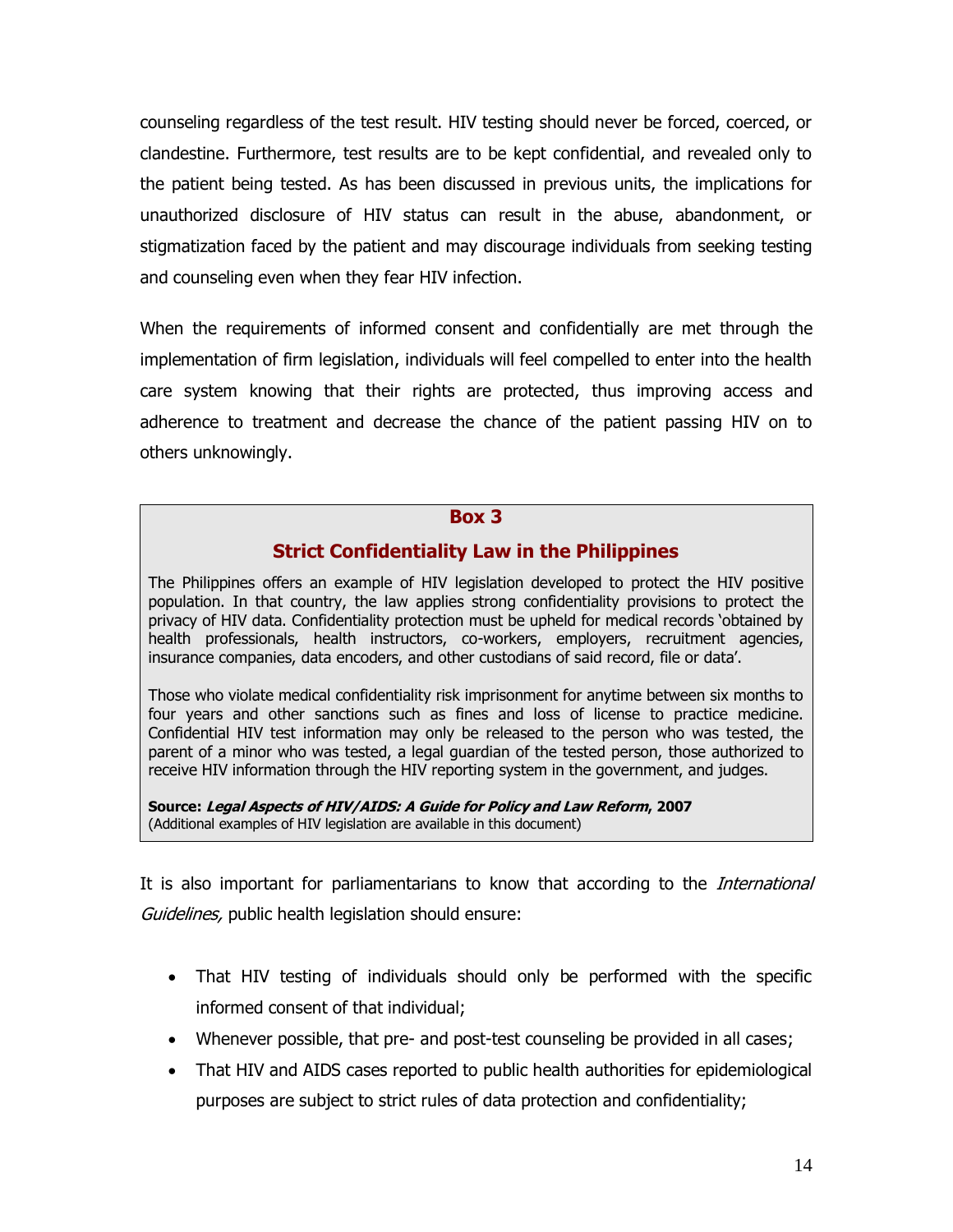That information relative to the HIV status of an individual must be protected from unauthorized collection, use or disclosure in the healthcare and other settings and that the use of HIV-related information required informed consent.

Parliamentarians have a responsibility to ensure that legislation be developed or reformed to meet these recommendations. This legislation is not only important to the general population, but to those in concentrated epidemics, or traditionally criminalized and highly vulnerable groups. Model laws can be appropriately applied when reforming legislation which traditionally criminalized populations vulnerable to HIV infection or discrimination.

Model laws are designed to inform and assist policy-makers and advocates as they approach the task of reforming or making laws to meet the legal challenges posed by the HIV epidemic. Typically model laws attempt to establish a clear legal framework for addressing HIV/AIDS issues among traditionally criminalized groups, such as injecting drug user, sex workers, or men who have sex with men. Model laws should be developed in line with the states" human rights obligations and it is important to ensure that these model laws do not restrict the rights of certain groups of the population to access prevention, treatment care and support in relation to HIV/AIDS.

#### **Box 4**

#### **Problematic Legislation on HIV Testing –**

#### **Misuse of "Model Laws"**

In recent years, the *Model Legislation on HIV/AIDS for West and Central Africa*, also known as the N'Djamena Model Law, was drafted by AWARE-HIV/AIDS (Action for the West Africa Region). Generally, this initiative has been useful in terms of promoting the need for national HIV legislation and raising awareness about the role of legislators and government policy-makers in the fight against HIV/AIDS. However, the model law itself has been heavily criticized for failing to protect human rights and gender equality – a key component of developing effective model law.

Specifically:

- The N"Djamena "model law" contains language that could restrict HIV prevention educational activities.
- In contradiction to the *International Guidelines*, the "model law" allows mandatory HIV testing in situations such as where pregnant women go for a medical check-up, or "to solve a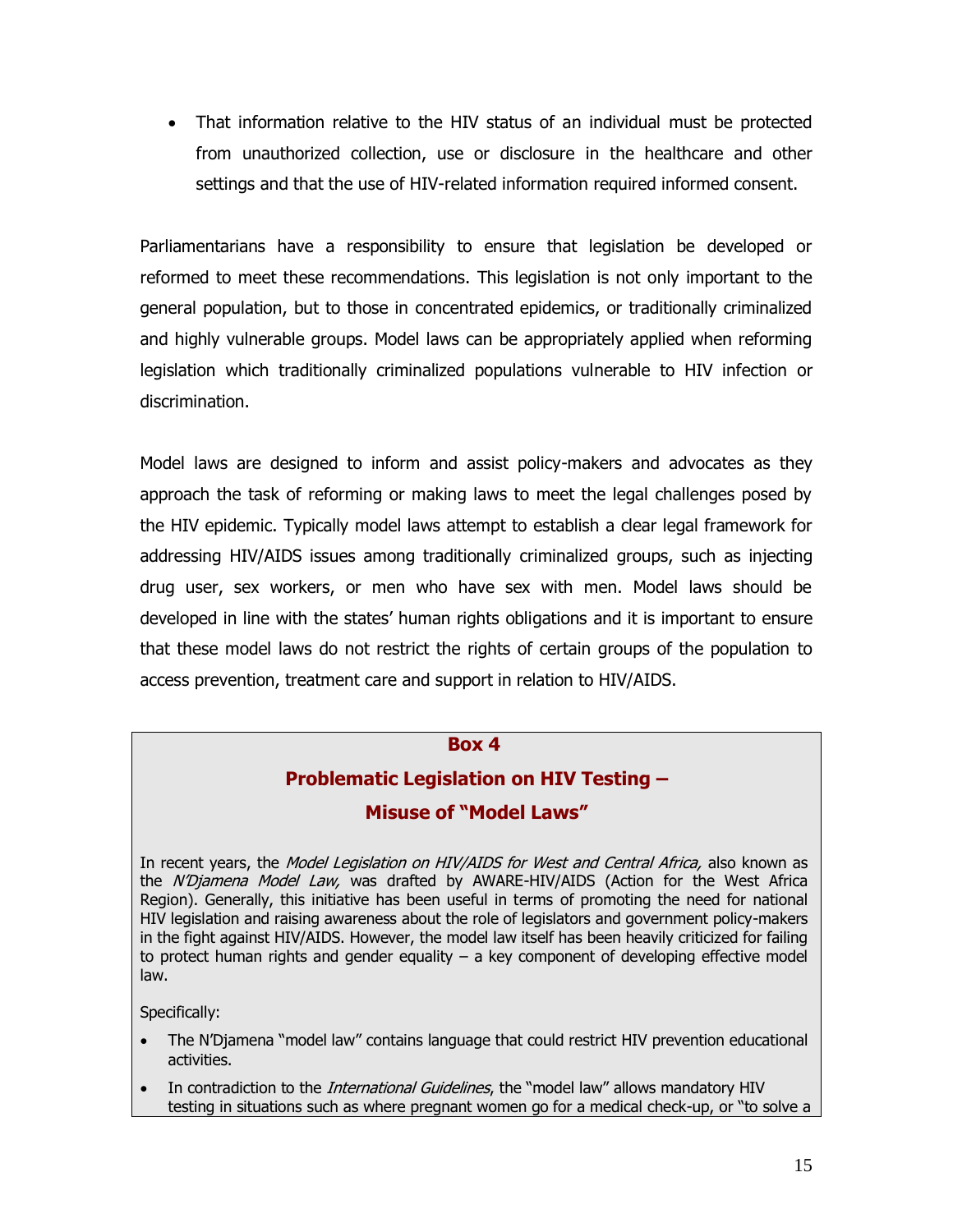matrimonial conflict." Mandatory testing for pregnant women jeopardizes women"s health and lives by discouraging them from seeking pregnancy related care.

- The "model law" imposes a blanket duty on health care practitioners to disclose the HIV status of their patients to their patients" spouses or sexual partners, regardless of the actual risk of transmission. The law contains no provisions to ensure that the person living with HIV be given advance warning of such notification, nor any means to prevent violence or abandonment that may be a direct result of such involuntary disclosure. This provision has particular implications for women who bear the brunt of intimate partner violence.
- The "model law" criminalizes "the willful transmission of HIV", and defines HIV transmission to be transmission of the virus "by any means". This broad language could impose criminal penalties even on individuals who practice safer sex and/or disclose their HIV status to their sexual partners, or on mothers who transmit HIV to their children, either in utero or during labor and delivery.

The N"Djamena "model law" has been promoted as a template for legislation and at least seven countries in West Africa have used it as the basis for their national HIV laws, while at least six others are in the process of developing laws using the same model. It is therefore critical that it be revised so that it provides parliamentarians with a resource that reflects international human rights principles and the United Nations Office of the High Commissioner for Human Rights (OHCHR) *International Guidelines*. Specifically, the law should be revised to include provisions that specifically protect the rights of women, prisoners, and other vulnerable populations as well as to amend existing provisions on:

- Education on HIV and AIDS in schools;
- Mandatory HIV testing;
- Partner notification:
- Discrimination:
- Criminalization of transmission

Several organizations such as the Canadian Legal HIV/AIDS Network with support from the UNAIDS Regional Office for West Africa have been working with parliamentarians and officials from the region to provide technical assistance and recommendations to revise and amend legislation to respect international human rights law and the *International Guidelines on* HIV/AIDS and Human Rights.

**Source: HIV/AIDS Policy and Law Review, Canadian HIV/AIDS Legal Network, 2007**

#### **Legislative Implications for Stigma and Discrimination**

Stigma and discrimination cause HIV to be viewed through a "moral" or judgmental lens, as opposed to a public health or multisectoral issue. As a result, people living with the virus are constantly subject to abuse and prejudice, they are dismissed from jobs, forced out of homes, disowned by families and friends and some have even been killed because of their HIV status. Stigma and discrimination are detrimental to efforts to combat the disease since fear of discrimination forces people to keep silent about their status, or even worse still, to refuse testing.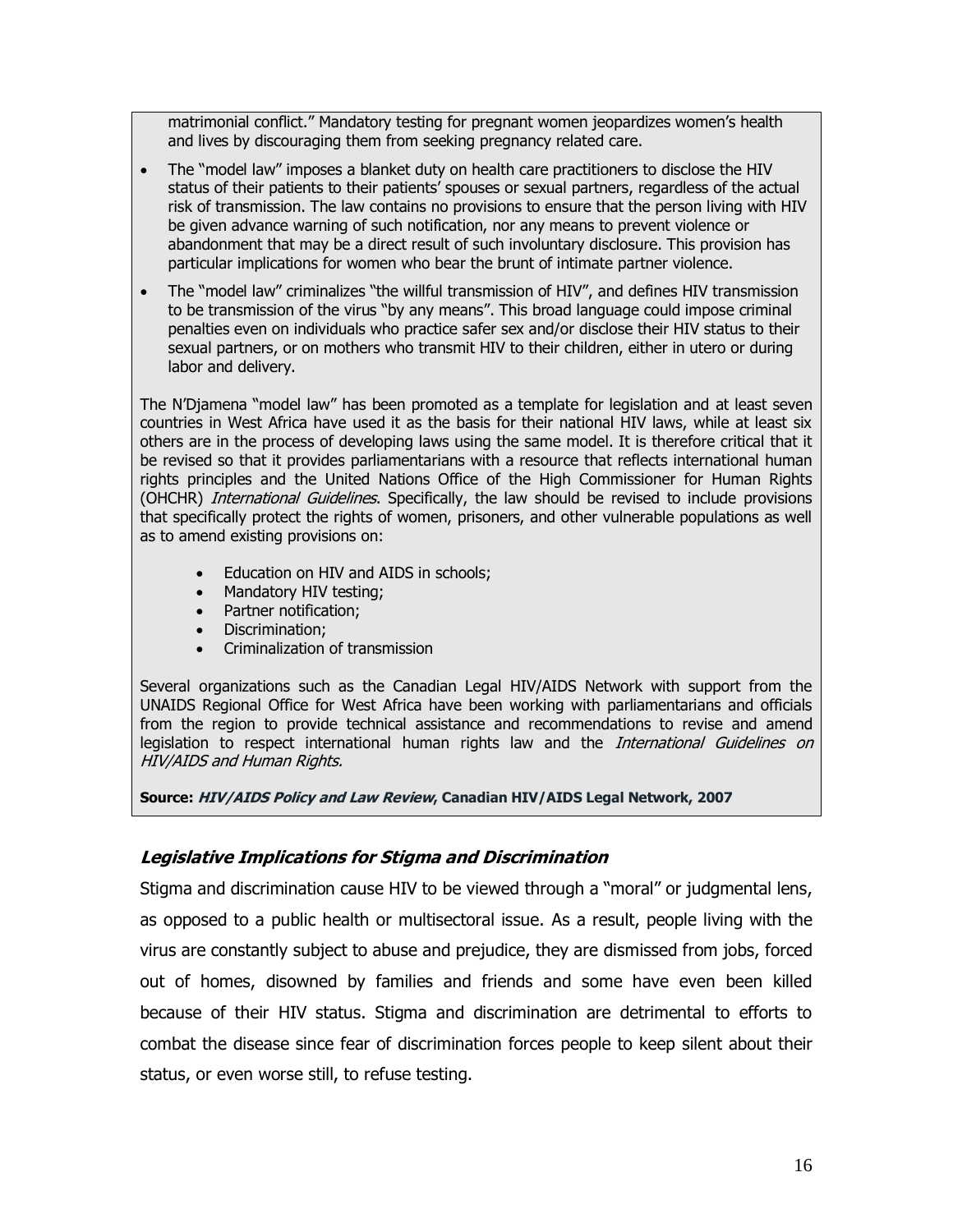While parliamentarians have a role to play in speaking out publicly against stigma and discrimination in order to change the mindset and the attitudes surrounding HIV, as legislators they can also enact and enforce legislation and regulations to eliminate all forms of discrimination against people living with HIV/AIDS and members of vulnerable groups.

In the *Declaration of Commitment* (2001) UN member states committed themselves to adopt legislation to prevent stigma and discrimination against people living with HIV. At the beginning of 2008, *Country Progress Reports* from 147 countries were submitted to UNAIDS, which together represent the most comprehensive body of evidence ever assembled regarding the response to HIV in low, middle and high-income countries (see Unit 3).

Although these reports have revealed gains in the response to HIV/AIDS in many regions, these achievements can also be assessed for continuing work to be done. Approximately 40% of all countries which submitted progress reports, and almost half of those in sub-Saharan Africa failed to meet the commitment specific to the issue of stigma and discrimination.

In order to meet international commitments and to secure policy and legal change to eliminate discrimination, **parliamentarians should**:

- Strengthen legislation, regulations and other measures to eliminate all forms of discrimination against people living with HIV;
- Review labor laws to ensure that they address the specific issues of HIV in employment and vocational training, consistent with the principles contained in the ILO Code of Practice on HIV/AIDS and the World of Work;
- Review, amend or enact confidentiality and privacy laws that adequately address HIV;
- Recommend and oversee the training of relevant officials, including labor court judges and industrial tribunal magistrates who hear cases of employmentrelated discrimination (Taking Action Against HIV, 2007).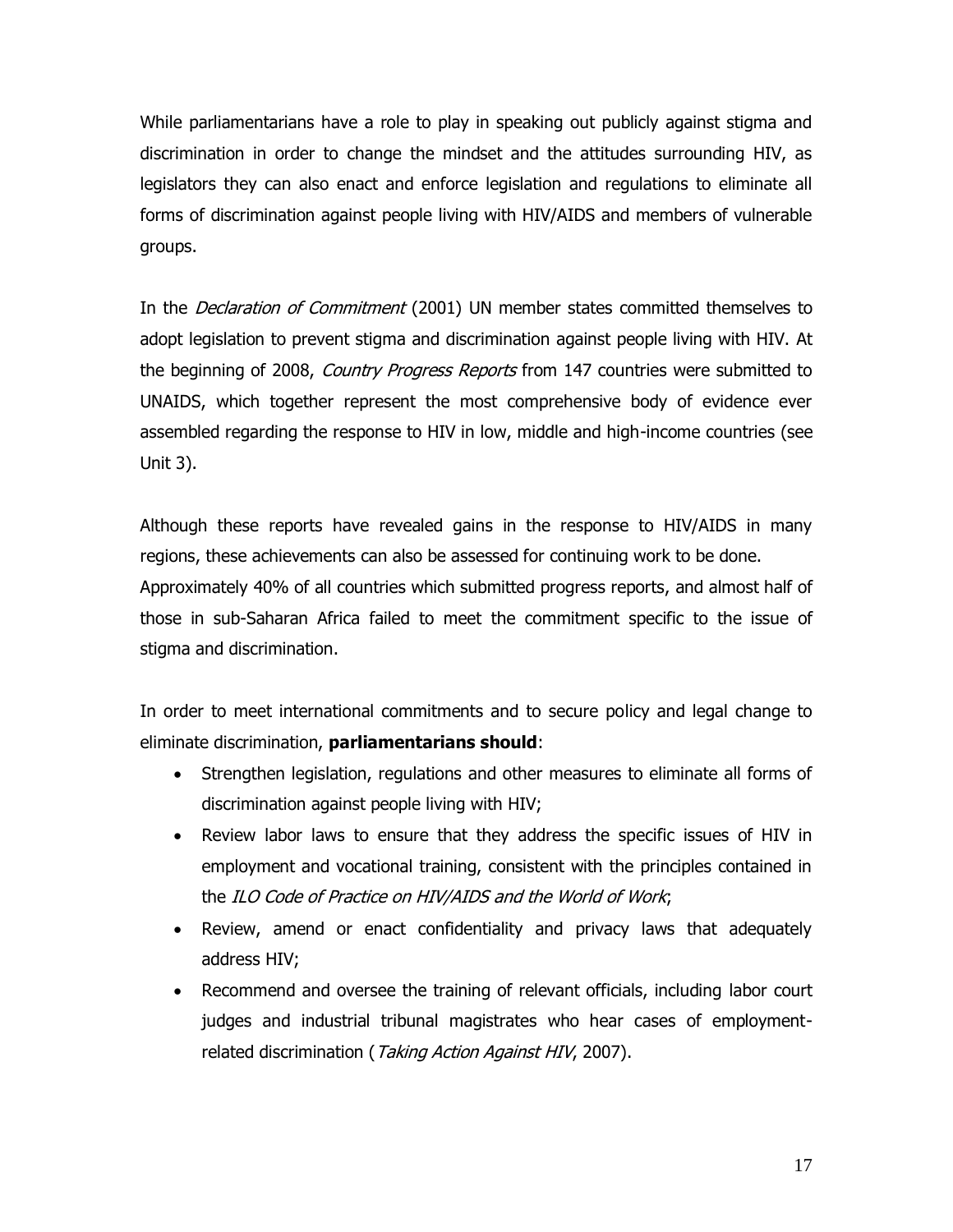Below is a useful checklist, which serves as a model for evaluating and reviewing various legislation needed for confidentiality and privacy protection. Additional checklists on other HIV legislation are available in the *Taking Action Against HIV Handbook* and the Handbook for Legislators on HIV/AIDS, Law and Human Rights.

#### **Box 5**

# **Checklist of Components of Privacy Legislation**

When drafting or reviewing legislation to adequately cover HIV, the following issues should be considered:

- 1. Does the legislation provide for general privacy or confidentiality protection for medical and/or personal information, widely defined to include HIV-related data?
- 2. Does the legislation prohibit unauthorized use and disclosure of such data?
- 3. Does it provide for confidentiality of HIV-related personal information at the workplace?
- 4. Does the legislation provide for the subject of the information to have access to his or her own records and the right to require that the data be accurate, relevant, complete and up to date?
- 5. Does other general or public health legislation provide for the right of HIV-positive people to have their privacy and/or identify protected in legal proceedings (e.g. closed hearings and/or use of pseudonyms?
- 6. Does public health legislation provide for adequate privacy protections (e.g. use of coded rather than nominal data) were reporting cases of HIV or AIDS to public health authorities for epidemiological purposes?

**Source: Taking Action Against HIV, 2007**

#### **Legislative Implications for Prevention**

Despite international and national efforts, new HIV infections are still on the rise and the need for strong prevention programs remains urgent and critical.

From a legislative perspective, parliamentarians have a role to play in order to review and reform legal frameworks to eliminate barriers to prevention. Examples include the following measures:

 Enacting laws to **eliminate of gender-based inequalities** that fuel the epidemic;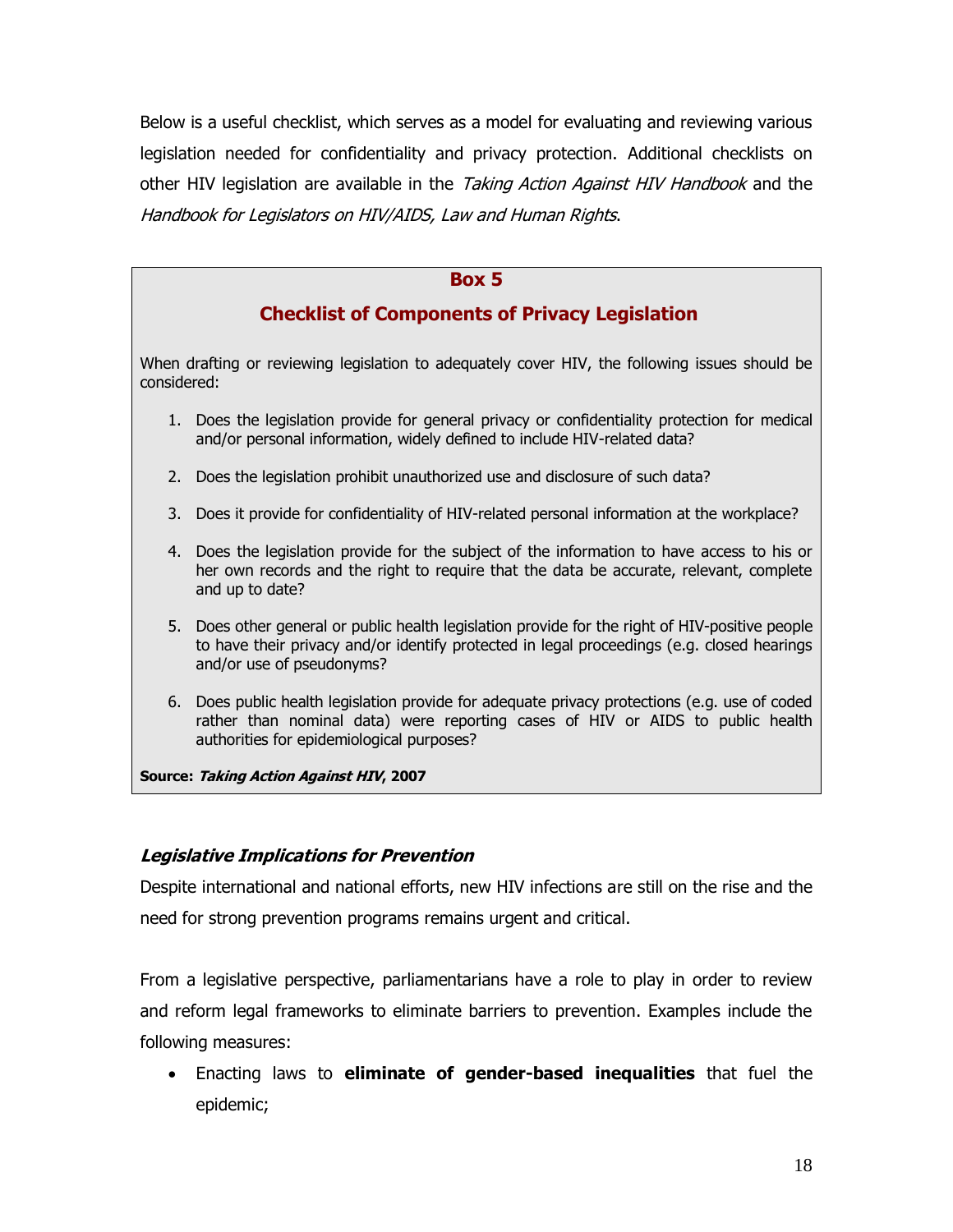- Ensuring that health care policies are **free of discrimination** and that services are offered equally to all members of society including vulnerable groups;
- **Reviewing any laws** or regulations that impede on a) the distribution of sexual health education and information; b) the provision of condoms, sterile injecting equipment and other harm reduction measures; c) work with members of vulnerable populations, including sex workers, MSM, injecting drug users and prisoners;
- Reforming criminal laws and policies **regulating correctional services** to ensure that such facilities to not use ineffectual or harmful methods to control HIV and that the rights of people living with HIV or populations at risk are not discriminated against.

#### **Box 6**

# **Prevention of Mother to Child Transmission of HIV (PMTCT)**

A pregnant HIV positive women can transmit the virus to her unborn child in the womb, during childbirth, as well as when breastfeeding. Mother-to-child transmission (MTCT) is the highest source of infection in children under 10. However, significant advances in the use of antiretroviral drugs, particularly given immediately before and after delivery, have significantly reduced the risk of transmission.

The effective use of antiretroviral drugs in controlling MTCT provides a strong rationale for widespread testing of pregnant women. However, most policymakers and healthcare practitioners are opposed to mandatory HIV testing for pregnant women. Mandatory testing is not only seen as a breach of an individual"s independence and autonomy but officials fear it could deter many women from seeking medical care during pregnancy for fear of stigma and discrimination when HIV results are known.

Some countries do, however, impose mandatory screening of newborns if the mother does not consent to an HIV test. This action is controversial, as the rights of the child are often in competition with the rights of the mother, this should not be an either/or approach.

In order to reconcile the needs of both parties, women need to be offered appropriate pre- and post-test counseling so that the risk of HIV infection and consequences to themselves and their newborns are fully understood. It is also important to make clear that test results will not negatively impact the quality of care given to the mother or her child – especially if the result indicates HIV infection. Furthermore, test results must remain confidential and disclosed at the discretion of the patient, to avoid cases of abuse or abandonment which may occur.

**Source: Legal Aspects of HIV/AIDS – A Guide for Policy and Law Reform, 2007**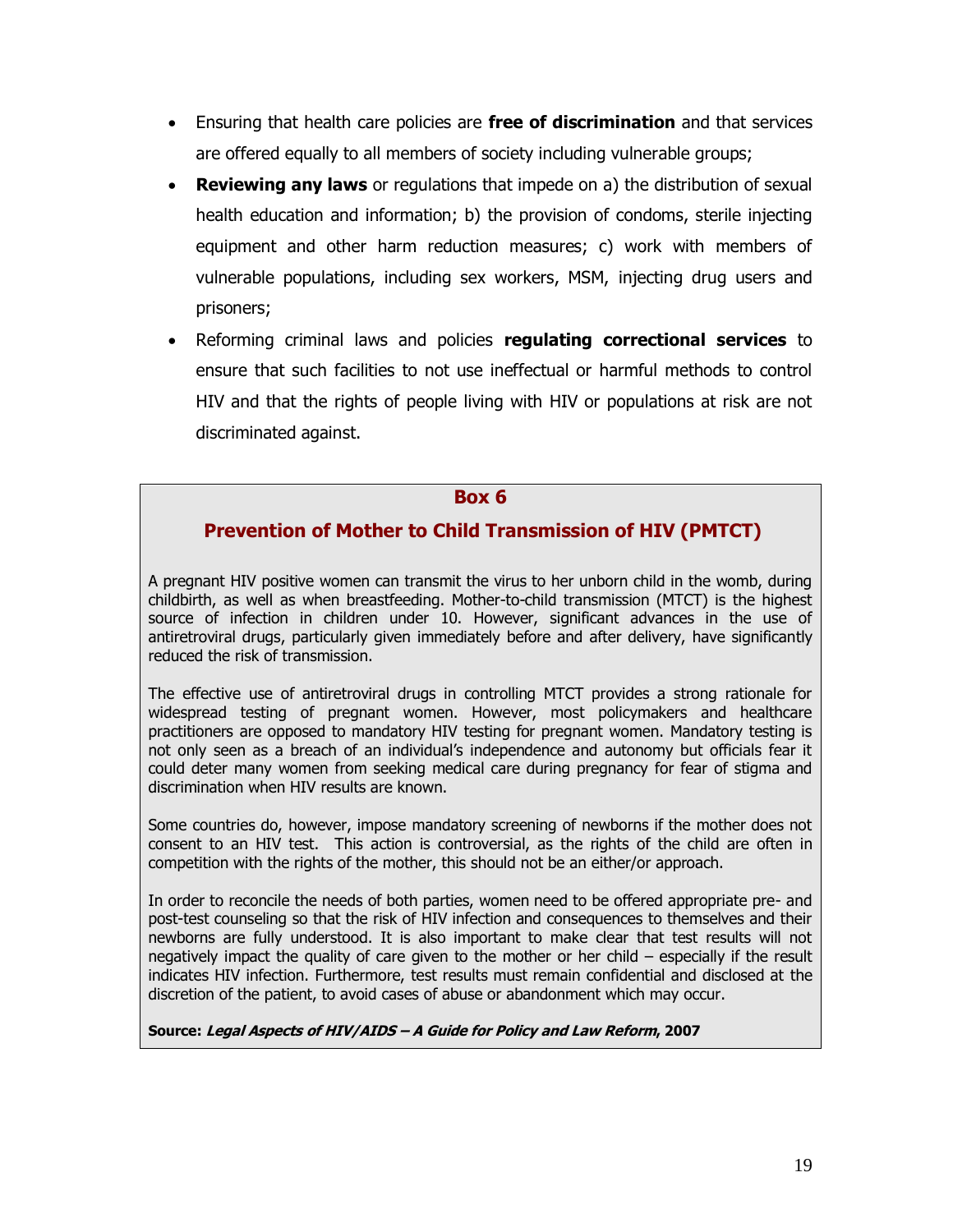### **Legislative Implications for Access to Treatment**

One of the largest impediments to treatment in low and middle-income countries is access to affordable medication. Impacting this barrier is the issue of patent laws, which prohibit the manufacturing of low cost generic drugs, often sold in the developing world (see Unit 2).

Although it is recognized that patents are valuable for creating incentive for innovation and invention, in a state of crisis, including a health crisis, preexisting technologies must be readily accessible to meet the immediate needs of those who are infected. This is reflexive not only of the 2001 Doha Declaration on the TRIPS Agreement and Public Health, but also maintains the spirit of best practice and information sharing outlined in many key international agreements.

Briefly, the Doha Declaration stipulates that TRIPS should not interfere with the rights of WTO Members to protect and maintain public health. With this in mind, the Doha Declaration outlines several "flexibilities" which often translate into the production or importation of generic drugs.

Parliamentarians can therefore take significant steps to remove trade barriers including:

- **Change national intellectual property legislation** to ensure that TRIPS flexibilities are incorporated into national laws and regulations;
- **Reform national patent laws** in developing countries, for example as in Brazil (see Unit 2), to allow national authorities the option of not providing patent protection in the pharmaceutical sector until 2016, as stipulated in the WTO Doha Declaration. This can be of great importance in high HIV prevalence countries where the provision of ARVs to all those in need can be very costly; and
- **Reform legislation and tax codes** to exempt HIV treatment commodities, including HIV medicines, and other essential medicines from all taxes and tariffs.

# **Box 7 TRIPS Agreement Waiver**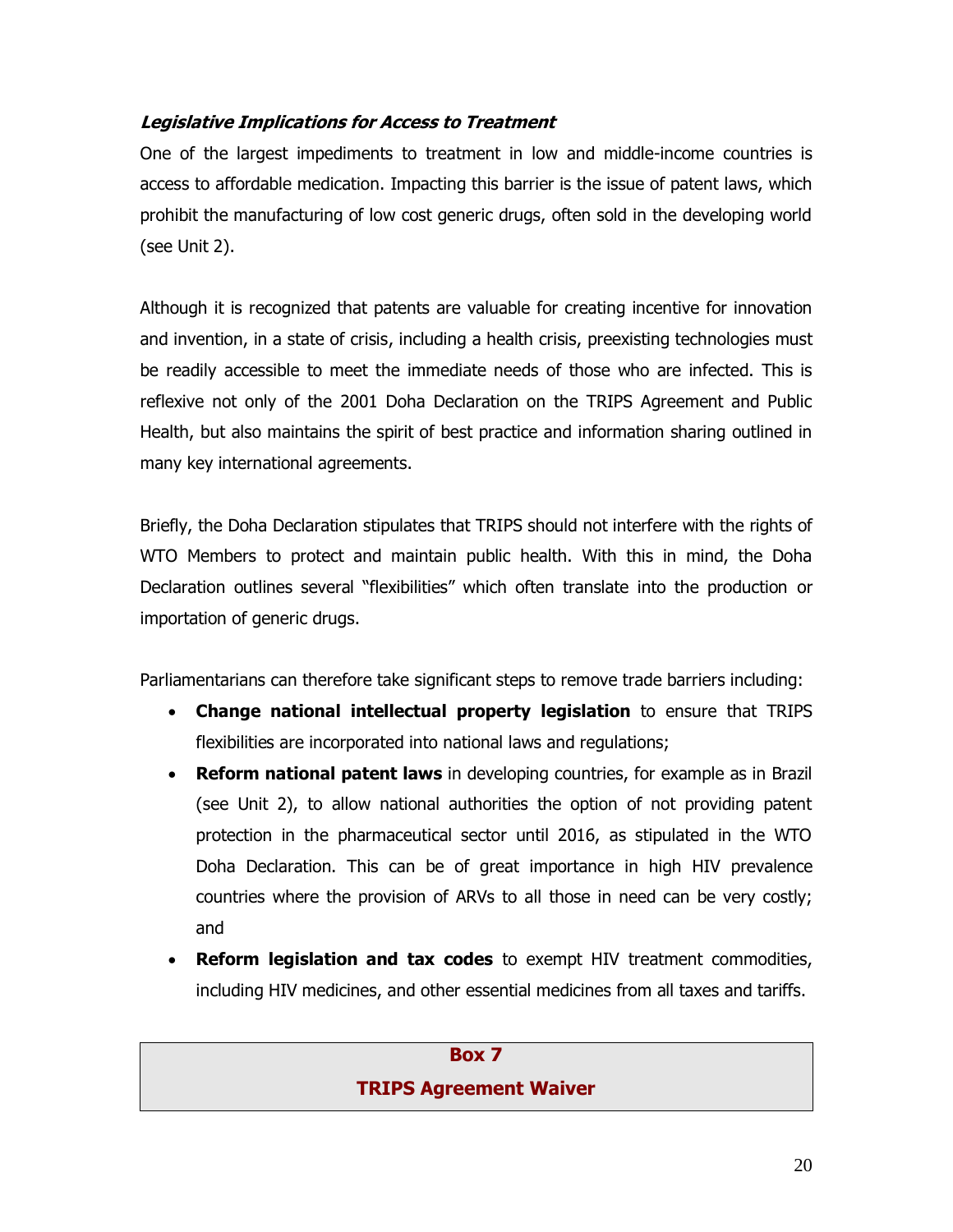In 2003, a WTO waiver was adopted to overcome the limitations of TRIPS that called for compulsory licenses to be authorized for the supply of the domestic market of the member granting the license. The system established under the waiver decision requires that compulsory licenses are granted in the exporting country and that notification is required to the importing country.

Various potential exporting countries (including Canada, China, the EU, India, the Netherlands and Norway) have implemented the 2003 WTO waiver decision in their legislation.

In Canada, the Jean Chrétien Pledge to Africa Act was the first such reform effort. It amends the country"s Patent Act by adding a section on "Use of Patents for International Humanitarian Purposes to Address Public Health Problems.'

The amendment is aimed at "facilitating access to pharmaceutical products to address public health problems afflicting many developing and least-developed countries, especially those resulting from HIV/AIDS, tuberculosis, malaria and other epidemics.'

**Source: Legal Aspects of HIV/AIDS – A Guide for Policy and Law Reform, 2007**

#### **Working with Civil Society on HIV/AIDS Legislation**

Parliamentarians and parliamentary staff often lack the time and the resources to conduct the necessary research during the process of developing new legislation and policies, or when reviewing existing legislation. It is also important that parliamentarians have access to varying and independent sources of information to be able to make informed decisions. Civil society organizations and research institutes addressing HIV/AIDS from a legal perspective can prove to be a valuable resource in this regard. They can often provide examples of existing research in various areas, best practices and model legislation. Some organizations can also offer capacity building in these areas. Parliaments can involve the representatives of these organizations to provide advice and analysis on existing legislation and policies, for example through a public consultation process on a particular law or policy. They can also engage them to take a more active part in the development or review of this particular law or policy.

#### **Box 8**

# **Indian Parliamentarians Working with Civil Society to Develop HIV/AIDS Legislation**

India provides a recent example of parliamentarians reaching out to experts within civil society to develop legislation on HIV/AIDS. A member of Parliament from the Indian Lok Sabha was instrumental in requesting that the Civil Society Organization (CSO), Lawyers Collective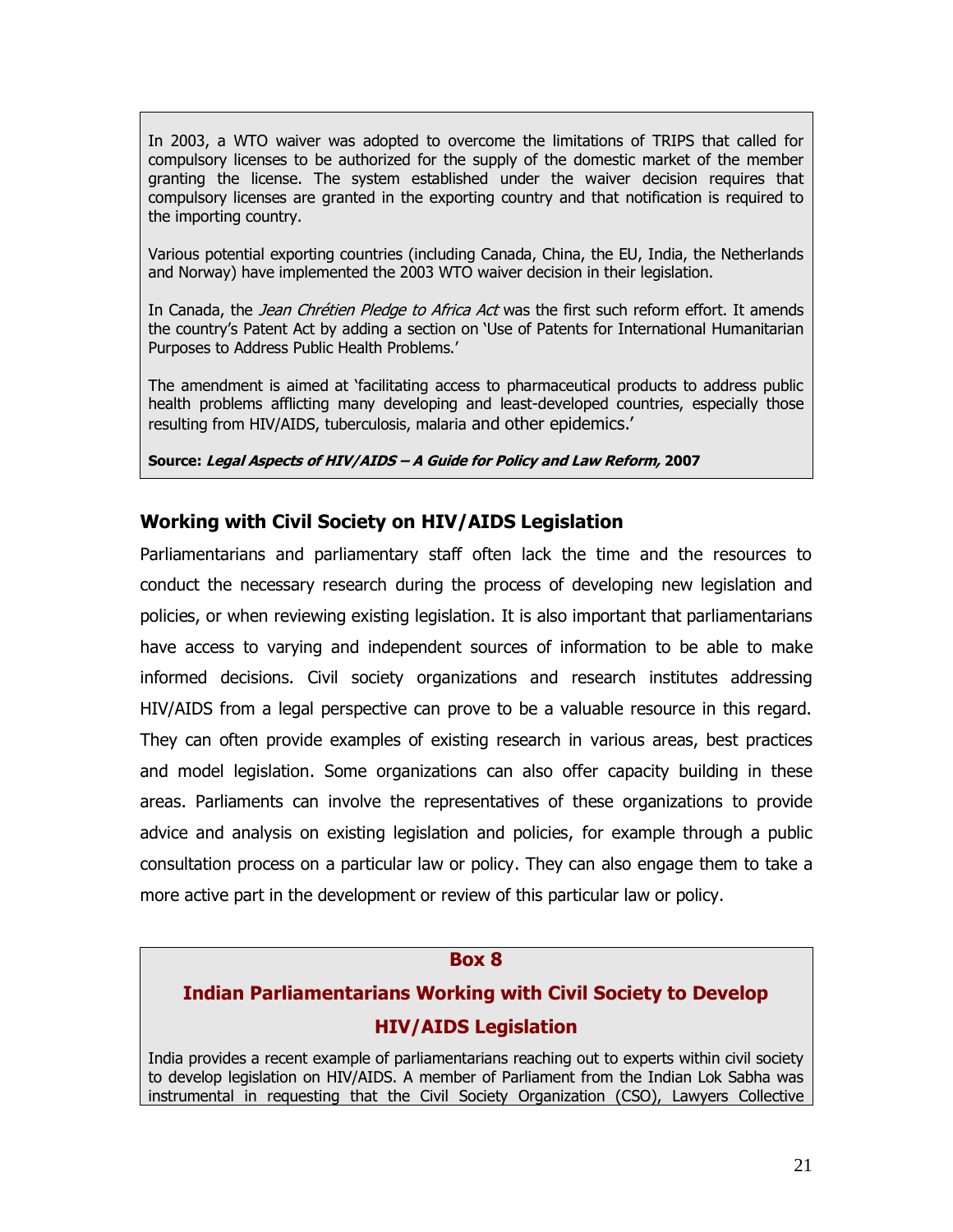HIV/AIDS Unit, prepare draft legislation to be presented to the Indian Parliament.

The Lawyers Collective undertook a comparative exercise to review legal developments regarding HIV in other countries and adapted these findings and best practices to the Indian context. The Lawyers Collective also conducted nationwide consultations on the draft legislation and invited witnesses from various sectors infected or affected by the epidemic. Findings and recommendations from the consultation process were then incorporated into the final draft bill.

The draft law has been under consideration by the Ministry of Law and Justice since 2006. It was accepted in the Health Ministry but the Ministry of Law and Justice has raised some concerns that have delayed the bill in parliament. Civil society is now calling on parliament to consider the bill urgently. The Indian Network for People Living with HIV/AIDS, along with several other NGOs and advocacy groups, are now campaigning publicly for Parliament to adopt the bill.

**Source: [www.lawyerscollective.org/content/draft-law-hiv](http://www.lawyerscollective.org/content/draft-law-hiv)**

There are many organizations or initiatives focusing on the legal aspects of HIV/AIDS that could be used as expertise during the development or review of policies or legislation related to HIV/AIDS. Here follows some examples, but parliamentarians should try and identify relevant organizations in their own countries that could potentially perform this service.

- AIDS and Rights Alliance for Southern Africa (ARASA)
- AIDS Law Project (South Africa)
- AIDS Law Unit of the Legal Assistance Centre (Namibia)
- AIDS Legal Network (South Africa)
- Botswana Network on Ethics, Law and HIV/AIDS (BONELA)
- Canadian HIV/AIDS Legal Network
- International HIV/AIDS Alliance
- Lawyers Collective (India)
- The UK Law and HIV/AIDS Project
- Uganda Network on Law, Ethics & HIV/AIDS (UGANET)
- Zambia AIDSLaw Research & Advocacy Network (ZARAN)

#### **Key Resources for Legislators:**

UNAIDS and other partners recommend several documents that can be used as guidelines to draft or amend HIV-related legislation in accordance with international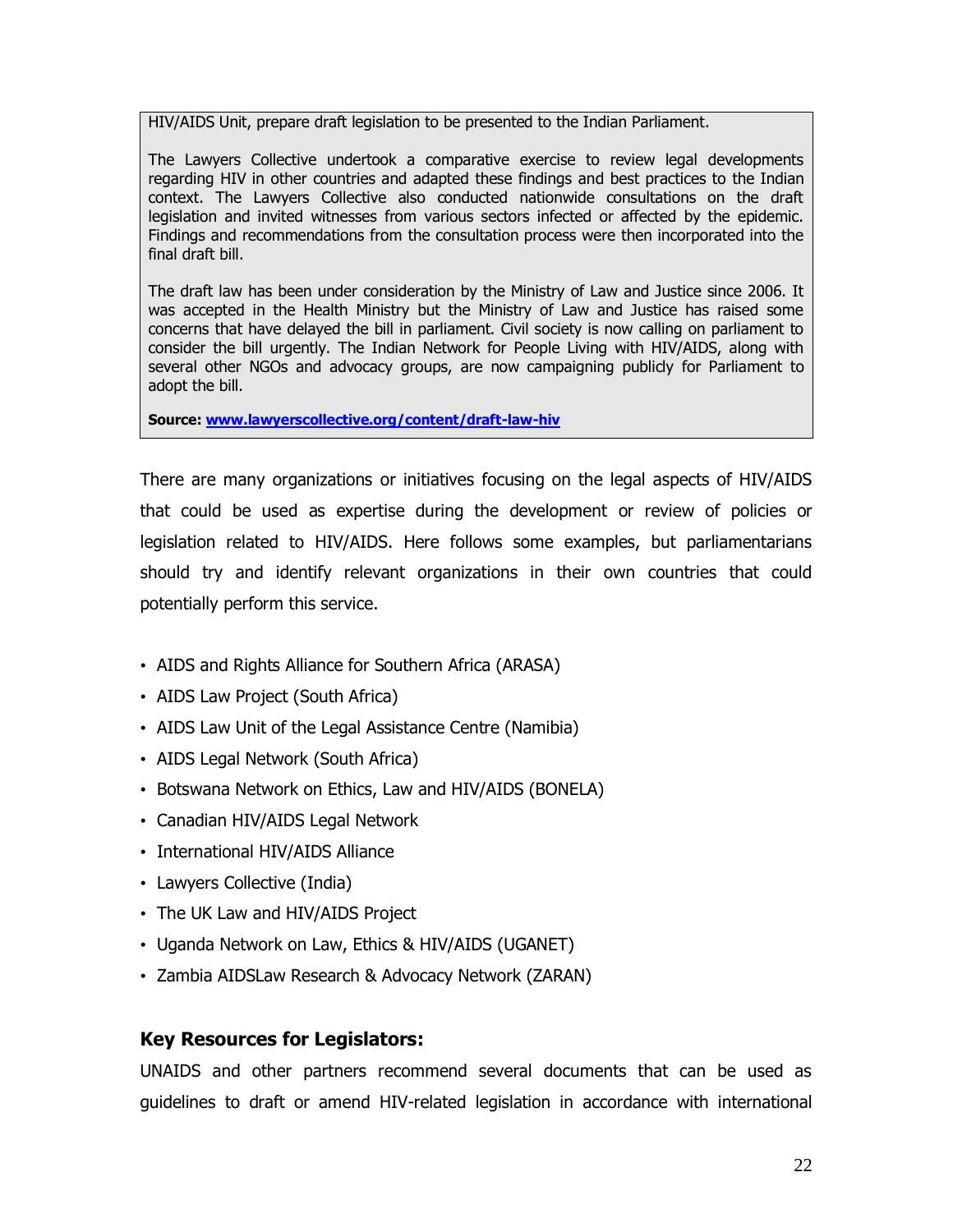legal norms and standards to ensure that the language used to enact the law does not allow human rights abuses. These documents include:

- Handbook for Legislators on HIV/AIDS, Law and Human Rights (1999);
- The Political Declaration on HIV/AIDS (2006);
- The International Guidelines on Human Rights and HIV, consolidated version (2006);
- Taking Action Against HIV, Handbook for Parliamentarians (2007);
- Legal Aspects of HIV/AIDS: A Guide for Policy and Law Reform (2007); and
- UNAIDS Recommendations for Alternative Language in the Ndjamena Legislation on HIV (2008)

#### **Box 9**

# **Legal Aspects of HIV/AIDS: A Guide for Policy and Law Reform**

The World Bank released the publication Legal Aspects of HIV/AIDS: A Guide for Policy and Law Reform in September 2007. This document addresses HIV/AIDS from a multisectoral perspective. It covers 65 wide-ranging topics in a concise, accessible format, explaining how laws and regulations can either underpin or undermine public health programs and responsible personal behavior.

For example, laws relating to many areas of our lives - from intimate private conduct to international travel - can contribute to stigma, discrimination, and exclusion or, contrariwise, can avoid and help remedy these inequities. Thus, in order to create a supportive legal framework it is important that governments identify and address effectively any gaps or other problematic aspects of their legislation and regulatory systems, and this guide sets out to assist in this endeavor. Furthermore, the Guide recognizes that national governments can rely on, and should insist on, support from international and local organizations already working to fight against HIV/AIDS.

The Guide is comprised of 12 sections including:

- 1. Public Health Policies and Practices;
- 2. Discrimination;
- 3. Disclosure and Exposure;
- 4. Injecting Drug Use;
- 5. Sex Work;
- 6. Men Who Have Sex With Men;
- 7. Women;
- 8. Children;
- 9. Clinical Research;
- 10. Information;
- 11. Access to Medicines; and
- 12. World Bank Policies and Procedures

For each topic, the Guide summarizes the key legal or policy issues, provides relevant "practice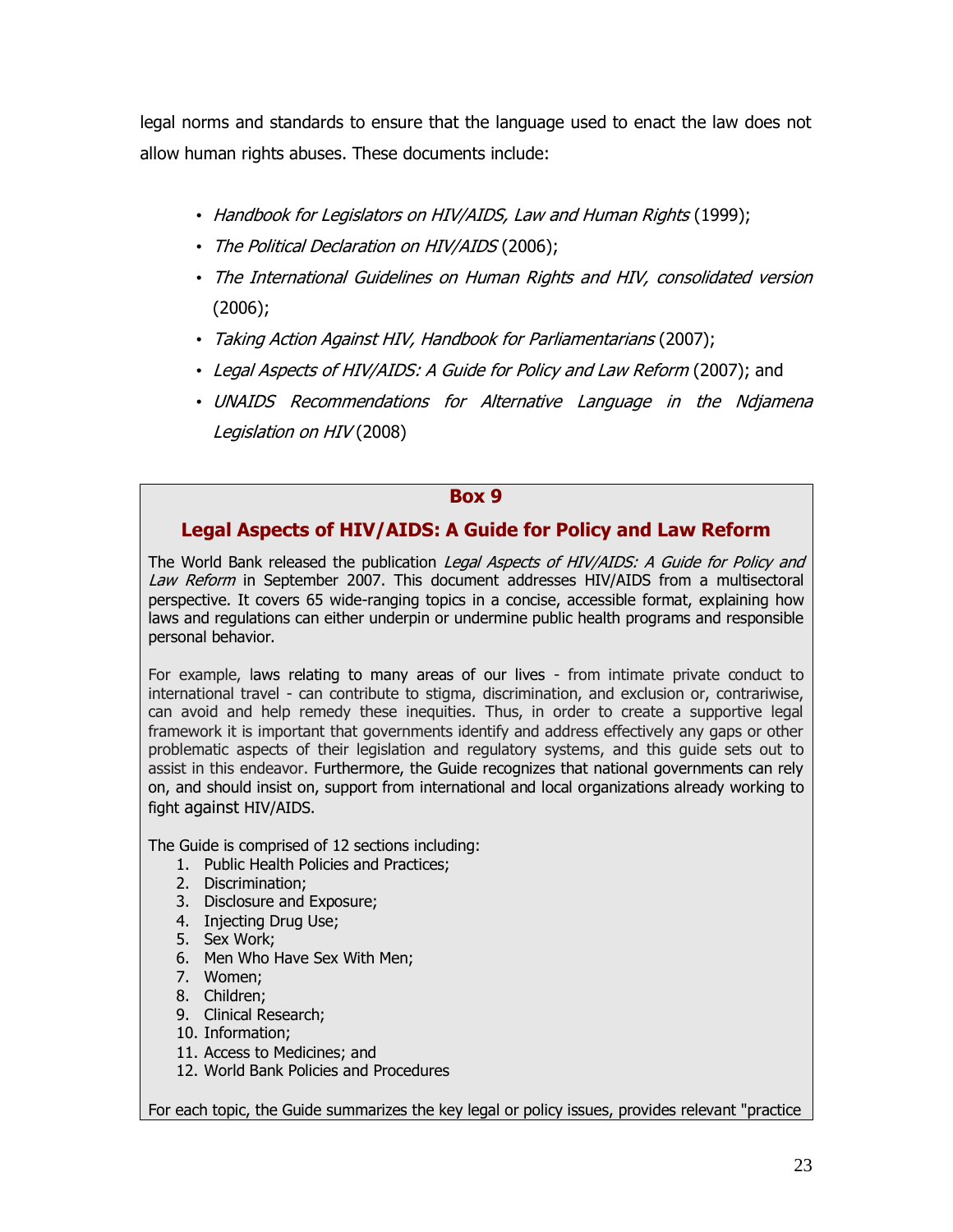examples" (citing actual laws and regulations), and offers a selective list of references that may be consulted for more information. This can therefore be an invaluable resource for parliamentarians, policy makers, and other practitioners with an interest in countries' responses to HIV/AIDS and its review and use by parliamentarians is highly recommended.

**Sources: [http://web.worldbank.org/WBSITE/EXTERNAL/TOPICS/](http://web.worldbank.org/WBSITE/EXTERNAL/TOPICS/EXTHEALTHNUTRITIONANDPOPULATION/EXTHIVAIDS/0,,contentMDK:21559860~pagePK:210058~piPK:210062~theSitePK:376471,00.html) [EXTHEALTHNUTRITIONANDPOPULATION/EXTHIVAIDS/](http://web.worldbank.org/WBSITE/EXTERNAL/TOPICS/EXTHEALTHNUTRITIONANDPOPULATION/EXTHIVAIDS/0,,contentMDK:21559860~pagePK:210058~piPK:210062~theSitePK:376471,00.html) [0,,contentMDK:21559860~pagePK:210058~piPK:210062~theSitePK:376471,00.html](http://web.worldbank.org/WBSITE/EXTERNAL/TOPICS/EXTHEALTHNUTRITIONANDPOPULATION/EXTHIVAIDS/0,,contentMDK:21559860~pagePK:210058~piPK:210062~theSitePK:376471,00.html)**

# **Unit 5: Questions**

Please answer each of the following questions. If you are taking this course in a group you may then meet to discuss your answers.

- 1. Summarize the 12 International Guidelines on HIV/AIDS and Human Rights. Can you identify examples of legislation required to address the issues identified in the guidelines?
- 2. What HIV legislation currently exits in your country? Provide specific examples of rights-based legislation that protects people living with HIV.
- 3. What is the most recent legislation promulgated by your Parliament on HIV/AIDS? Are you aware of other legislation required to strengthen the legal framework on HIV/AIDS in your country?
- 4. What resources are available that helps guide the development and evaluation of HIV/AIDS legislation?

# **Selected Bibliography**:

An Audit of HIV/AIDS Policies: In Botswana, Lesotho, Mozambique, South Africa, Swaziland, and Zimbabwe, by Nompumelelo Zungu-Dirwayi, Social Aspects of HIV/AIDS and Health Research Program, 2004

Doha Declaration on TRIPS Agreement and Public Health, WTO, 2001

Handbook for Legislators on HIV/AIDS, Law and Human Rights, UNAIDS and IPU, 1999

HIV/AIDS Policy and Law Review 12(2/3), Canadian HIV/AIDS Legal Network, December 2007

HIV/AIDS legislation: an opportunity for health care reform, by Vivek Divan and Kajal Bhardwaj, IJME, 2007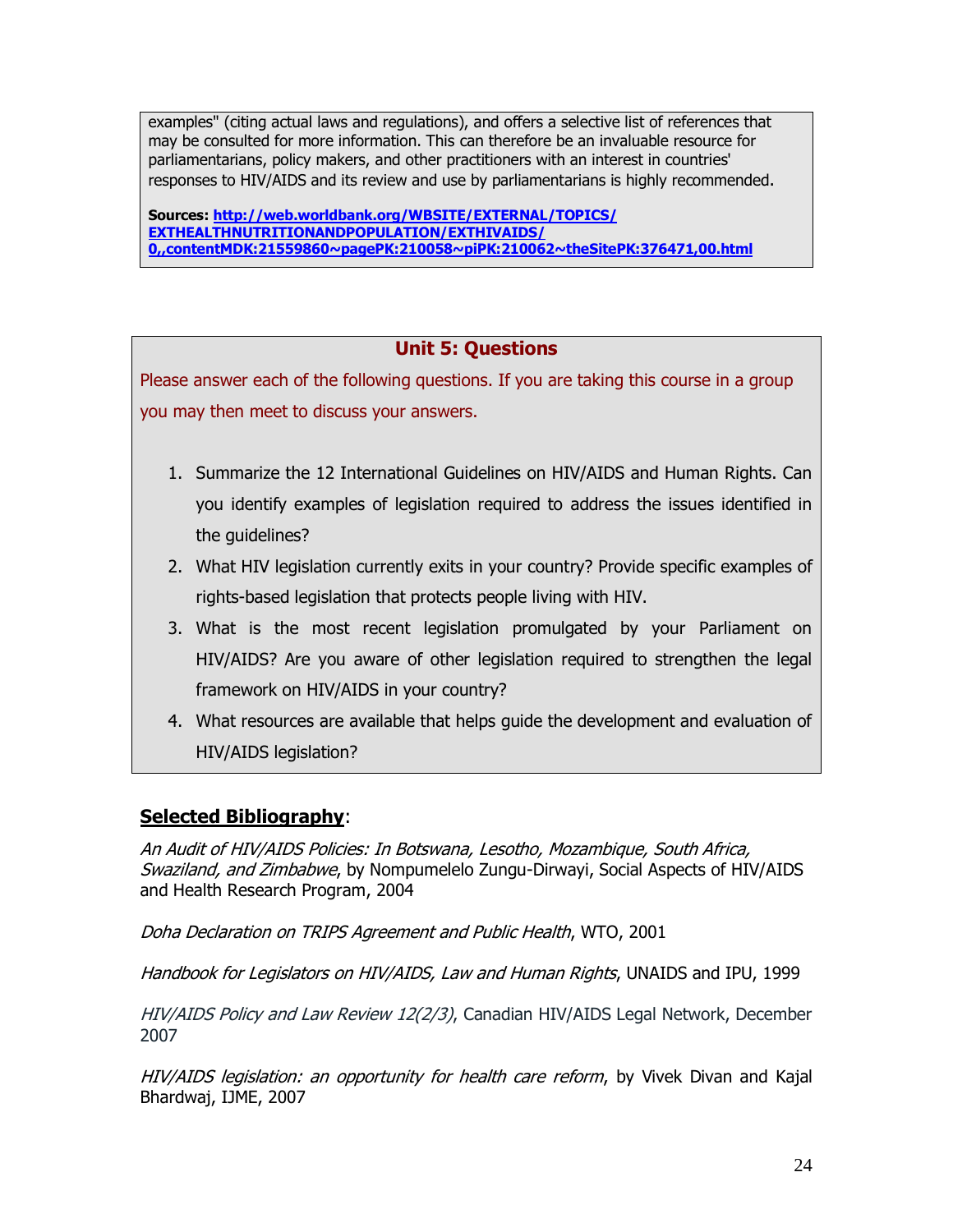International Guidelines on HIV/AIDS and Human Rights, 2006 Consolidated Version, OHCHR and UNAIDS, 2006

Legal Aspects of HIV/AIDS: A Guide for Policy and Law Reform, World Bank, 2007

Taking Action against HIV: Handbook for Parliamentarians, IPU, 2007

Uganda: Domestic Violence Worsens AIDS – Battered Women Face Greater Vulnerability to HIV, Human Rights Watch, 2003

Uganda: Poverty, wars, and alcohol perpetuate domestic violence, IRIN Africa, 2008

Zimbabwe Looks to New Domestic Violence Law, Oxfam America, 2007

Zimbabwe: "Most People Ignorant of Domestic Violence Law", allAfrica.com, 2008

#### **Internet resources:**

#### **International Declarations and Conventions:**

United Nations Charter: [www.un.org/aboutun/charter/](http://www.un.org/aboutun/charter/)

Universal Declaration of Human Rights [www.un.org/Overview/rights.html](http://www.un.org/Overview/rights.html)

Convention Against Torture, and Other Cruel, Inhuman or Degrading Treatment or Punishment: [www.unhchr.ch/html/menu3/b/h\\_cat39.htm](http://www.unhchr.ch/html/menu3/b/h_cat39.htm)

Convention on the Elimination of all Forms of Discrimination Against Women: [www.un.org/womenwatch/daw/cedaw/](http://www.un.org/womenwatch/daw/cedaw/)

Convention on the Elimination of all Forms of Racial Discrimination: [www.unhchr.ch/html/menu3/b/9.htm](http://www.unhchr.ch/html/menu3/b/9.htm)

Convention on the Rights of the Child: [www.unhchr.ch/html/menu3/b/k2crc.htm](http://www.unhchr.ch/html/menu3/b/k2crc.htm)

International Covenant on Civil and Political Rights: [www.hrweb.org/legal/cpr.html](http://www.hrweb.org/legal/cpr.html)

International Covenant on Economic, Social, and Cultural Rights: [www.unhchr.ch/html/menu3/b/a\\_cescr.htm](http://www.unhchr.ch/html/menu3/b/a_cescr.htm)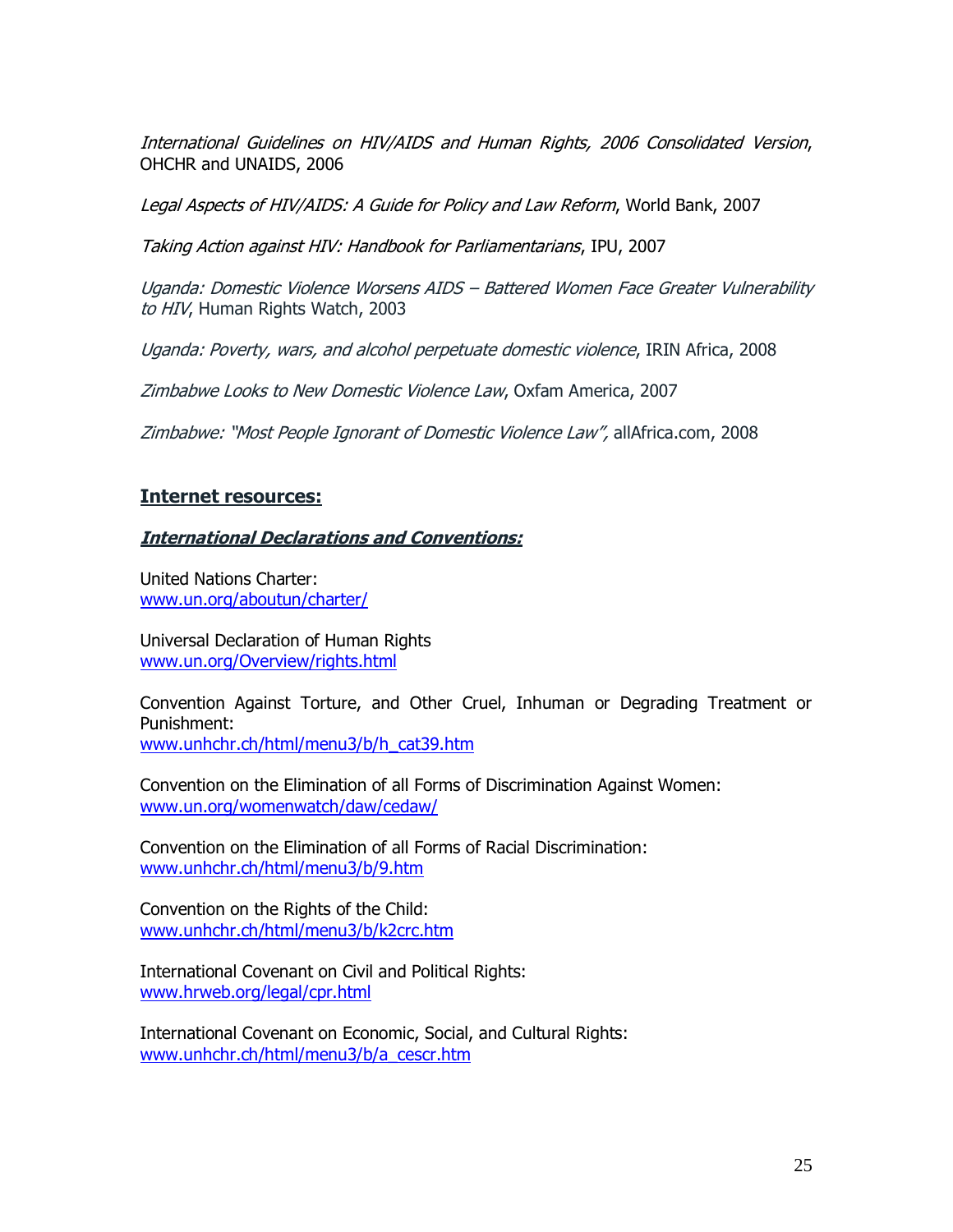Declaration on Fundamental Principles and Rights at Work and other priority conventions:

[www.ilo.org/global/What\\_we\\_do/InternationalLabourStandards/Introduction/Convention](http://www.ilo.org/global/What_we_do/InternationalLabourStandards/Introduction/ConventionsandRecommendations/lang--en/index.htm) [sandRecommendations/lang--en/index.htm](http://www.ilo.org/global/What_we_do/InternationalLabourStandards/Introduction/ConventionsandRecommendations/lang--en/index.htm)

[www.ilo.org/public/english/protection/trav/aids/code/languages/index.htm](http://www.ilo.org/public/english/protection/trav/aids/code/languages/index.htm)

Office of the High Commission for Human Rights: [www2.ohchr.org/english/issues/hiv/guidelines.htm](http://www2.ohchr.org/english/issues/hiv/guidelines.htm)

Human Rights and HIV [www.unaids.org/en/PolicyAndPractice/HumanRights/default.asp](http://www.unaids.org/en/PolicyAndPractice/HumanRights/default.asp)

#### **Organizations working on legal aspects of HIV/AIDS:**

AIDS and Rights Alliance for Southern Africa (ARASA) [www.arasa.info](http://www.arasa.info/)

AIDS Law Project (South Africa) <http://alp.org.za.dedi20a.your-server.co.za/index.php>

AIDS Law Unit of the Legal Assistance Centre (Namibia) [www.lac.org.na/projects/alu/aluobjective.html](http://www.lac.org.na/projects/alu/aluobjective.html)

AIDS Legal Network (South Africa) [www.aln.org.za](http://www.aln.org.za/)

Botswana Network on Ethics, Law and HIV/AIDS (BONELA) [www.bonela.org](http://www.bonela.org/)

Canadian HIV/AIDS Legal Network [www.aidslaw.ca](http://www.aidslaw.ca/)

International HIV/AIDS Alliance <http://www.aidsalliance.org/sw7189.asp>

Lawyers Collective (India) [www.lawyerscollective.org](http://www.lawyerscollective.org/)

The UK Law and HIV/AIDS Project [www.keele.ac.uk/research/lpj/Law\\_HIV-AIDSProject](http://www.keele.ac.uk/research/lpj/Law_HIV-AIDSProject)

Uganda Network on Law, Ethics & HIV/AIDS (UGANET) [www.uganet.org](http://www.uganet.org/)

Zambia AIDSLaw Research & Advocacy Network (ZARAN) [www.zaran.org](http://www.zaran.org/)